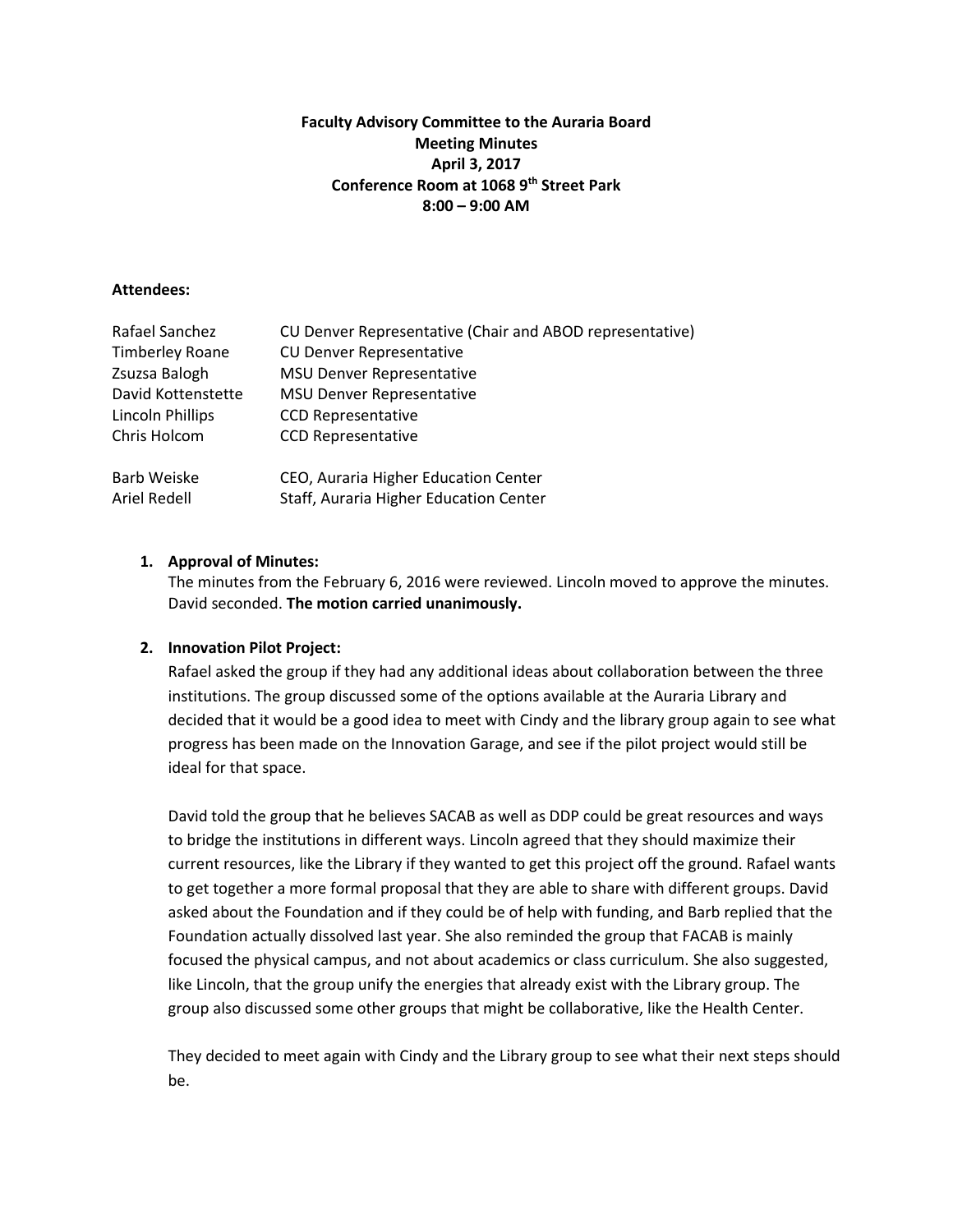## **3. Auraria Discussion – Barb:**

Barb provided a Master Plan update. She shared that the three institutions have presented their own Neighborhood Master Plans, which align with the overall Auraria plan. These will be reviewed and voted on during the May ABOD meeting. She briefly talked about all the progress that has been made on the campus over the past year. She discussed the Conceptual Walkway plan and talked about the campus connection to downtown, including a possible CU Denver building between Speer as well as a raised park area to activate that space.

## **4. Continuing Activities:**

None.

### **5. Adjournment:**

9:00 am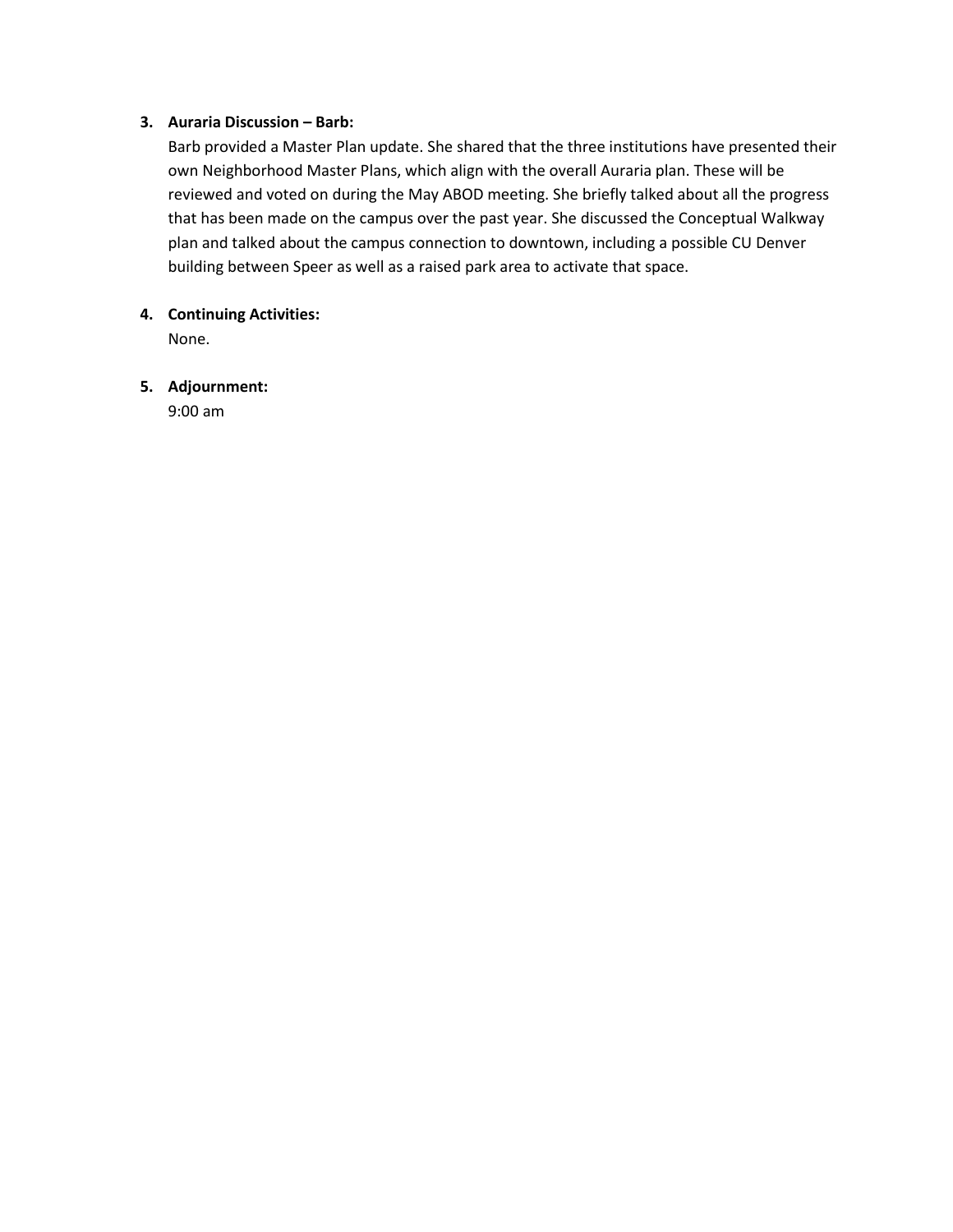## **Faculty Advisory Committee to the Auraria Board Meeting Agenda Monday, May 1, 2017 Auraria Library Conference Room 225 8:00 – 9:00 AM**

### **Attending:**

| Rafael Sanchez         | CU Denver Representative (Chair and ABOD representative) |
|------------------------|----------------------------------------------------------|
| <b>Timberley Roane</b> | <b>CU Denver Representative</b>                          |
| Zsuzsa Balogh          | <b>MSU Denver Representative</b>                         |
| David Kottenstette     | <b>MSU Denver Representative</b>                         |
| Lincoln Phillips       | <b>CCD Representative</b>                                |
| Chris Holcom           | <b>CCD Representative</b>                                |
|                        |                                                          |
| Barb Weiske            | CEO, Auraria Higher Education Center                     |
| Ariel Redell           | Staff, Auraria Higher Education Center                   |

## **Approval of Minutes:**

Minutes from the April 3, 2017 regular meeting of the Faculty Advisory Committee to the Auraria Board.

**Recommended Motion: That the Faculty Advisory Committee to the Auraria Board approve the minutes of the April 3, 2017 meeting, as presented.**

## **Agenda Items:**

- Library Discussions:
	- o Open Educational Resources
	- o Innovation Garage
	- o Creative Technology Commons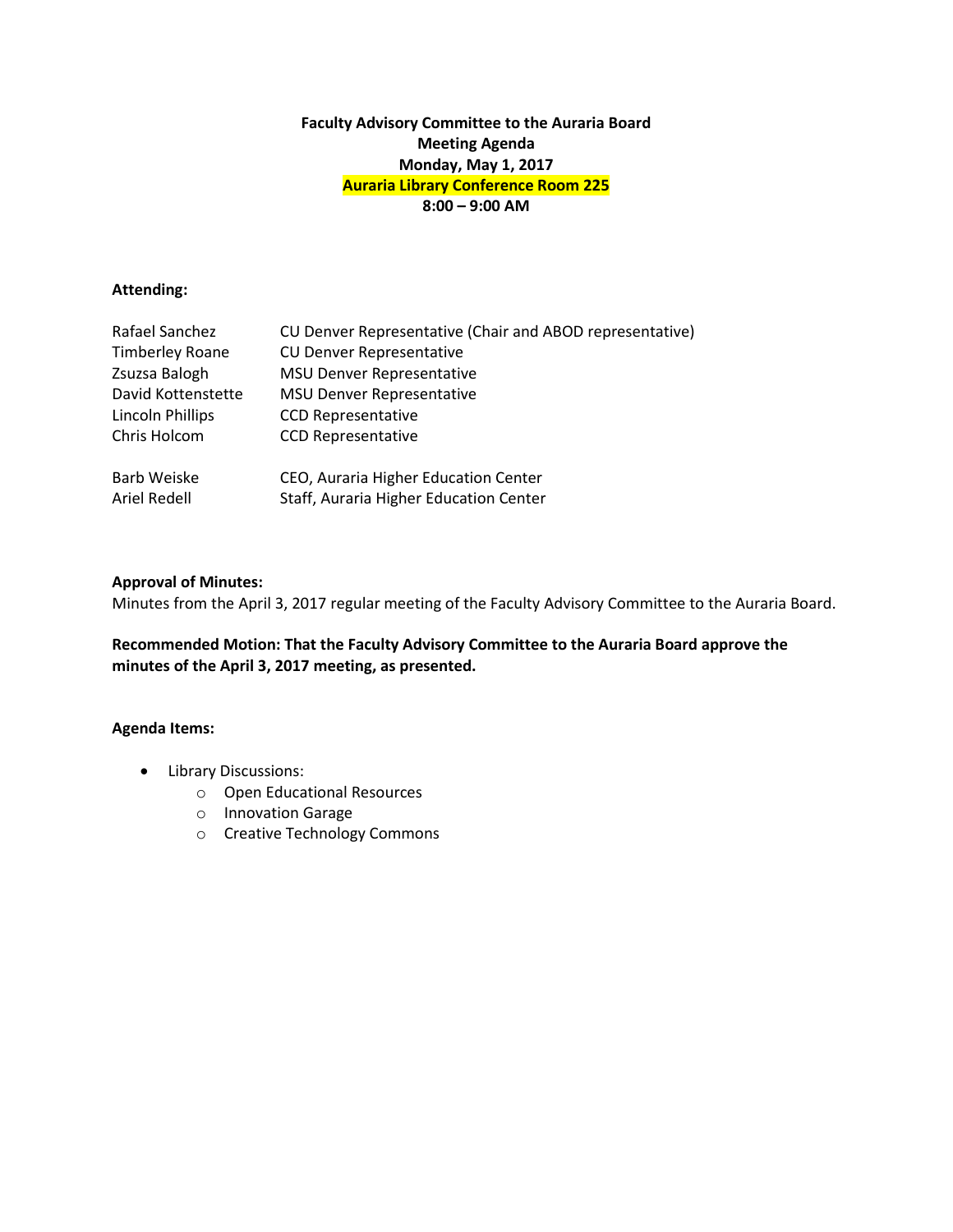Auraria Board of Directors Minutes of the Regular Meeting May 24, 2017, 7:30 a.m. Tivoli 320BC – Baerresen Ballroom

Members Present: Yolanda Ortega, John Desmond, Duane Risse for Everette J. Freeman, Stephen Jordan, Dorothy Horrell, Irene Griego, Stacie Amaya

Present on conference phone: Maria Garcia Berry

Staff Present: Barbara Weiske, Ariel Redell, Carl Meese

Others Present (from sign-in sheet): Fred Kuhlwilm (AHEC), Jeff Stamper (AHEC), Sue McMurdo (AHEC), Rob Byers (AHEC), Bill Mummert (AHEC), Meloni Rudolph Crawford (CCD), Amber Cook (AHEC), Zoey DeWolf (CLS), Katy Brown (AHEC), Erik Balsley (CU Denver), Cary Weatherford (CU Denver), Douglas Kozma (SmithGroup JJR), Angela LeValley (MSU Denver), Kevin Seiler (CCD), Sean Nesbitt (MSU Denver), Dianda Coe (AHEC), Blaine Nickeson (AHEC), Russell Welch (Haselden Construction), Mike Phibbs (ACPD), Mike Turman (AHEC), Mecayla Cobb (Hord Coplan Macht), Jina Kleus (MSU Denver)

The Chair, Yolanda Ortega called the meeting to order at 7:31a.m.

### **1. Approval of Minutes:**

Dr. Jordan moved to approve the minutes from February 22, 2017. Dr. Horrell seconded. **The motion passed unanimously.** 

## **2. Reports:**

## **A. Chair of the Board, Yolanda Ortega**

Ms. Ortega announced that, according to the Board's bylaws, the CEO's performance must be evaluated by the Chair. This month, she will be in contact with many of the Board members in order to ask them some questions and talk about Ms. Weiske's performance over the last year. She thanked them in advance.

## **B. Faculty Advisory Committee to the Auraria Board, Rafael Sanchez**

Mr. Sanchez reported that FACAB has been meeting with some of the staff from the Auraria library to discuss collaboration projects that they hope to work on. They want to focus on issues that are common between the three institutions. They have also had conversations about the innovation garage that is being built in the library and how FACAB could help utilize that space collaboratively. FACAB wishes to continue this work in the coming year.

#### **C. Student Advisory Committee to the Auraria Board, Stacie Amaya**

Ms. Amaya announced that SACAB has finished up their work for the semester. Before graduation, SACAB held a workshop for students and student organizations to discuss the upcoming changes recommended to AHEC by the Tivoli Spaces Pricing Task Force and the Reprogramming Task Force.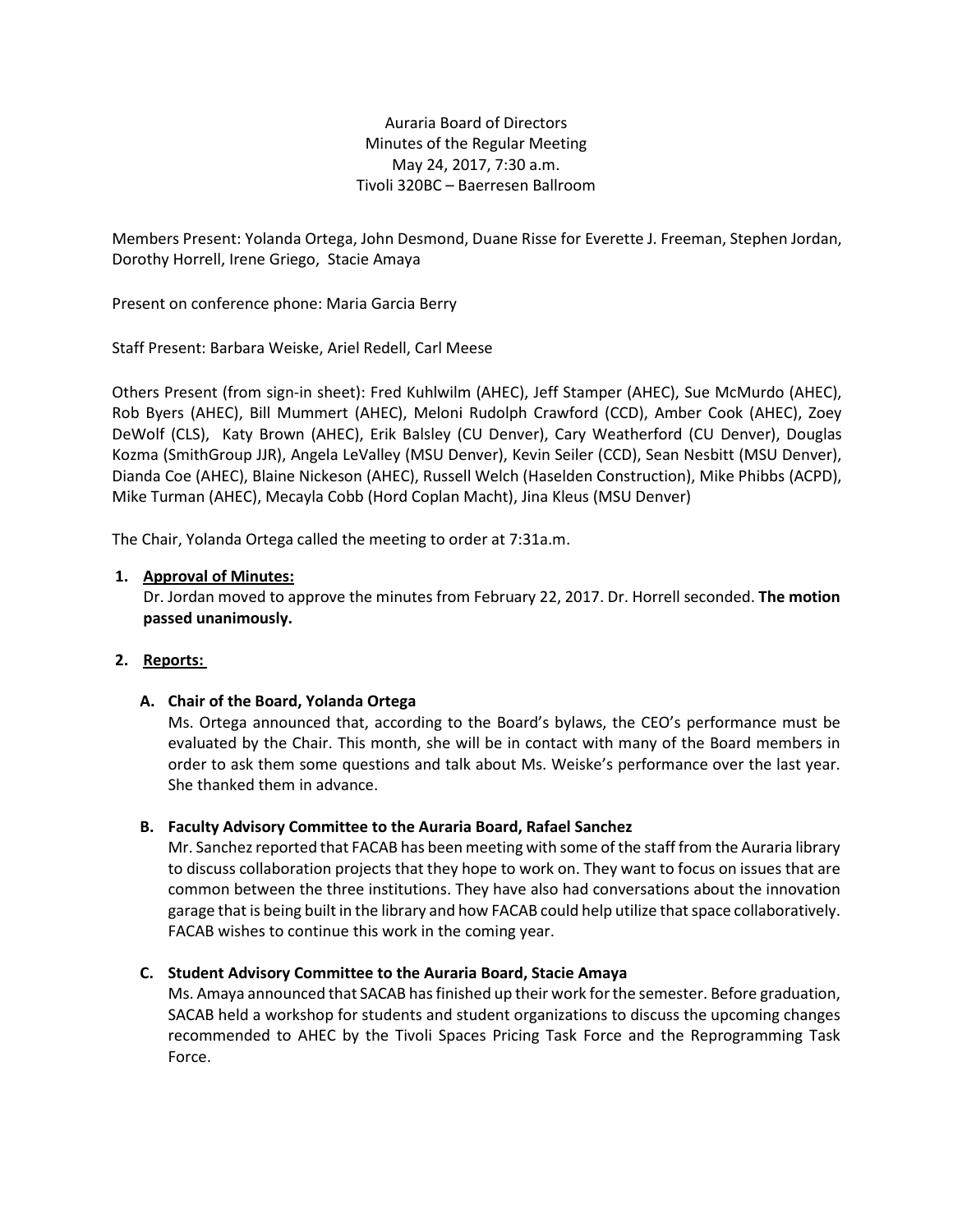### **D. Institutional Executives – Everette J. Freeman, Stephen Jordan, Dorothy Horrell**

### **Community College of Denver:**

Mr. Risse was present for Dr. Freeman while he is in China leading a tour of Community College leaders, to promote the System. CCD hopes to see an increase of international students as a result of this trip.

CCD had their graduation on Thursday, May  $11<sup>th</sup>$ . There were about 430 graduates, which is one of the largest graduating classes in CCD history. Enrollment for summer and fall are looking very strong so far.

### **Metropolitan State University of Denver:**

Dr. Jordan told the Board that MSU Denver is focused on getting Dr. Davidson ready for her new responsibilities as incoming president. She will be here for the June Board meeting as a guest, and will begin full time in July.

Dr. Jordan went on to say that they were very happy with how their commencement went this year. MSU Denver had their first, Fulbright Scholar graduate, which is very exciting. Additionally, the ribbon cutting for the AEC building will happen on June 22, 2017. Everyone is looking forward to that, and all of the Auraria Board members are invited to attend.

### **University of Colorado Denver:**

Dr. Horrell talked about the CU Denver graduation, telling the Board that they had wonderful weather that day and the Quad looked great. CU Denver had close to 2,000 graduates this semester, which is close to the record for them as well. Dr. Horrell said a special thanks to Ms. Weiske and the AHEC team for all their help during graduation. There were 10,400 seats set up on the Quad, and all of them were filled. They ended up with standing room only, and it was a wonderful celebration.

Dr. Horrell reported to the group that there has been lots of progress on both the North Classroom renovation and the Wellness Center project – they are both on track with completions dates in the spring of 2018.

She told the Board that CU Denver is also looking at strong summer enrollment numbers. Pending approval of the Board of Regents they will hire two new Deans. Dr. Horrell told the group that she will be gone for the next Board meeting in Beijing. They have many international students from China and she hopes to deepen those relationships while she's there.

Last month, she participated with DDP on their urban exchange trip to Portland. They are going to be establishing a program at CU Denver that will highlight work that faculty and staff do on urban issues, and they will create a more accessible place for those things to be discussed. CU hopes to become a central coordinating hub for that work.

Dr. Horrell also mentioned the 56<sup>th</sup> Annual DDP awards dinner, at which the Tivoli Quad received an award. Ms. Amaya and Ms. Weiske were both on stage to receive the well-deserved award for the project. She said that it was wonderful to be recognized for this big campus accomplishment.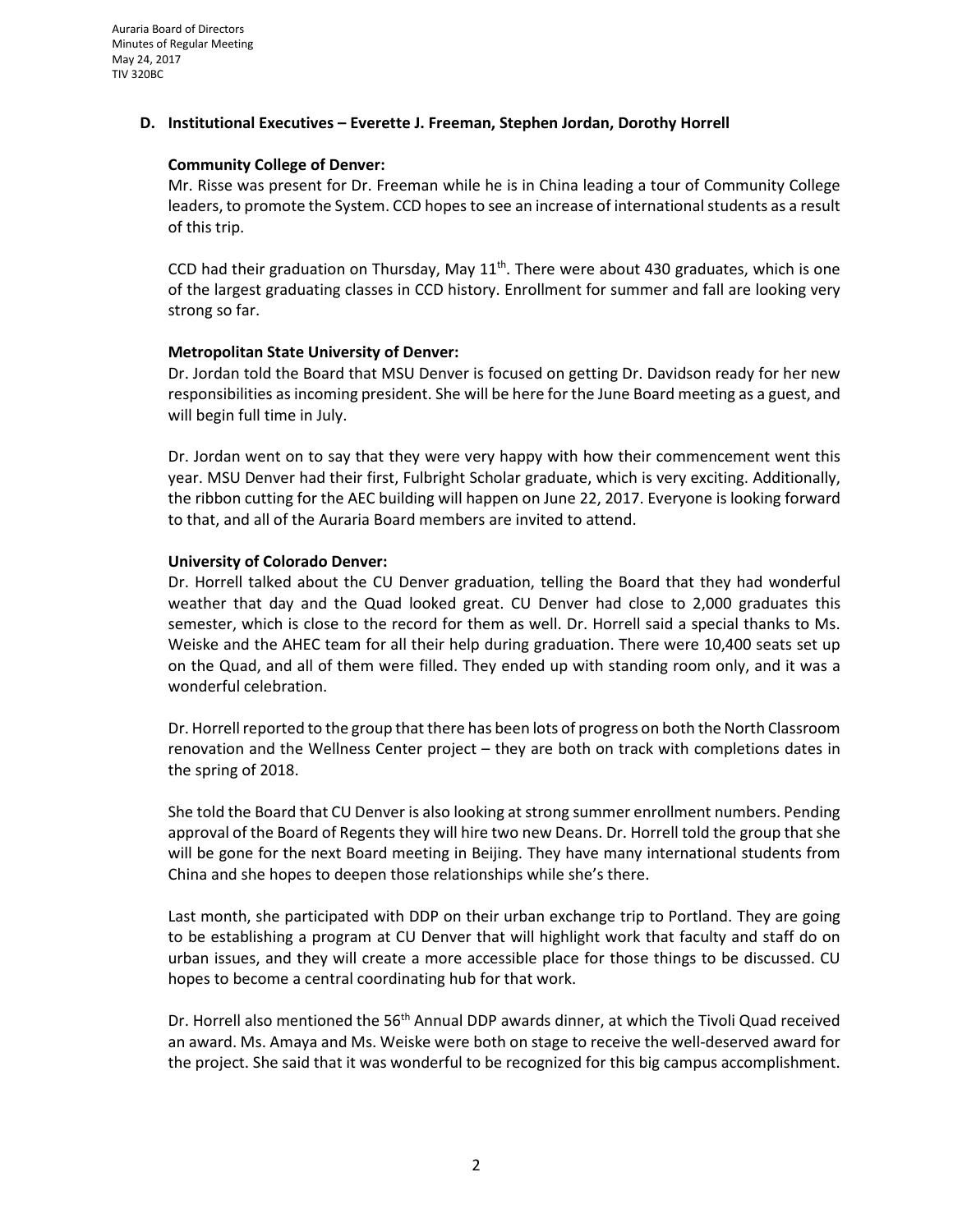Mr. Desmond added that the competition for those awards is fierce. There were only 6 winners for all of Denver downtown. He went on to say that Ms. Weiske's remarks were gracious and thoughtful. He congratulated Ms. Weiske and her team.

## **E. Chief Executive Officer, Barbara Weiske**

Ms. Weiske told the group a little more about the DDP award. She concluded that it was a huge group effort and she thanked everyone involved.

Ms. Weiske told the Board that she and her team are currently investigating P3 possibilities with the CBO's. They are looking at what financial arrangements might be possible related to mechanical and electrical infrastructure on the campus. She told the group that she would talk more about those options in June. Also at the June meeting, there will be an item regarding refunding of the COP's for the land that the Regency Athletic Complex is on.

## **F. Legislative Report, Zoe DeWolf for Melanie Layton**

Ms. DeWolf told the group that she would be presenting the legislative report today in place of Ms. Layton.

She told the group that it was a successful and productive 120 day legislative session this year. During the last three days of session, they were able to pass some historic legislation. Senate Bill 267, which isthe Hospital Provider Fee Enterprise Bill, did a few things. Itreversed the \$125 million cut that was on the slate for hospitals, it increased co pays for Medicaid patients to the federal max, protected the senior property homestead exemption, making it the first priority in the case of a Tabor surplus; it allowed for \$1.8 billion of transportation money; it allowed for the business personal property tax credit to be extended and increased to \$21 million by increasing the marijuana sales tax; it allowed for \$30 million for rural K-12 schools; it requests a 2% budget cut go to each state agency; and, maybe most importantly to the Board, it allowed for \$120 million of capital construction funds, which will allow for 4 maintenance projects on the Auraria campus. Two of those would not have otherwise been funded and include the roof replacement for North Classroom Building and the repair and replace for North chiller plant water lines. The two projects that would have been funded either way are the fire alarm system renovation and emergency power system revamp.

## **3. Discussion/Presentation Items:**

## **2017 Auraria Campus Master Plan (attachment: 2017 Auraria Campus Master Plan - DRAFT)**

The 2017 Auraria Campus Master Plan was presented to the ABOD at the March 2017 meeting. AHEC is responsible for developing a unified facilities master plan for the campus which incorporates the academic master plan needs of the institutions. The final draft plan has been updated to incorporate the visions of the institutions, which include the shared facilities. The plan has been built upon the institutions' academic needs and their neighborhood concept plans, which were preliminarily presented at previous ABOD meetings.

Each of the institutions provided a brief presentation of their neighborhood plan concepts. SmithGroupJJR, Auraria's master plan consultants, then presented the final draft plan for the Auraria Campus. This plan will be formally voted on at the June meeting upon completion of the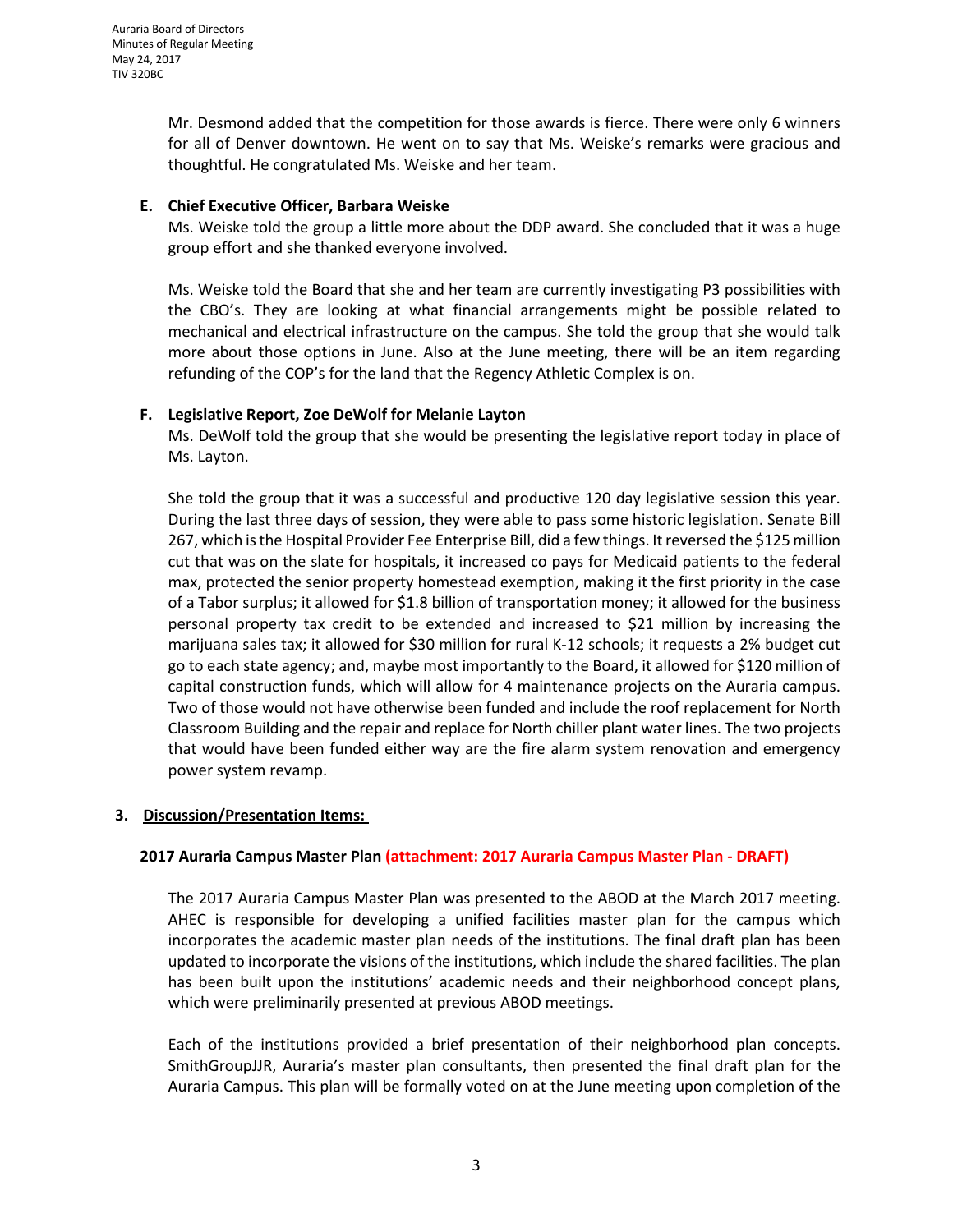institutions' academic master plan data components, which will be included as appendices to the Auraria Campus Master Plan. (Note: no additional presentations are planned in June).

**Community College of Denver.** Duane Risse was present for CCD. He announced that there have not been many changes since the Board last heard the CCD neighborhood master plan. The one update he explained was that the CCD neighborhood now includes the land where the modular buildings are currently sitting. CCD is grateful to Dr. Jordan and MSU Denver for allowing that change to take place. It gives them opportunity for additional buildings in the future. Mr. Risse went through his PowerPoint presentation with the group. CCD will continue to pursue the remodel and expansion to the Boulder Creek Building. They will resubmit to the State again this year through the system office. They still need to work with CU Denver and MSU Denver on space trades if they are able to get funding for that building renovation. Mr. Risse talked about CCD's hopes to add a sister building to Confluence within the next 5-10 years. After that, there is the possibility of building on the current modular site.

**Metropolitan State University of Denver.** Sean Nesbitt presented the MSU Denver master plan summary. Dr. Jordan told the group that Sean was their first facilities person, but he is going to be leaving MSU Denver for new opportunities at the Colorado Mountain College. Dr. Jordan wished him all the best in his future endeavors.

Mr. Nesbitt went through their PowerPoint presentation with the Board. They collaborated with CCD, by hiring the same firm for this process. Mr. Nesbitt shared that MSU Denver wanted to implement space trades sooner so as to make things work as smoothly and quickly as possible. He talked about the goals of MSU Denver when they began this process as well as their prioritization list. They really wanted to emphasize working together with the other institutions to create the best plan possible for everyone involved. They currently have some shortages with space. They have made the SSB building more efficient, and they hope to pull that into this neighborhood plan as well. Mr. Nesbitt discussed and compared the new plan to the 2012 Master Plan.

Being a commuter campus, Auraria has a strange and unique mix of students, which is something they tried to keep in mind throughout the process. Mr. Nesbitt told the Board that MSU hopes to dig deeper into some P3 opportunities in order to build partnerships as well as funding for some of their new buildings. MSU Denver is currently doing a study on how they are using space. They want to have a plan in place for their next buildings, so that if CCD gets funding for Boulder Creek, they are ready to move out of that building entirely.

Dr. Jordan said that they recently visited the University of Sheffield (UK), and there, they have had success and growth with the aerospace, engineering and manufacturing side of things. They were encouraged by what they saw and how fast their program has grown. He told the group that there is lots of opportunity in this arena.

**University of Colorado Denver.** Cary Weatherford was present to talk about CU Denver's neighborhood master plan. He took the Board through the PowerPoint and talked them through the slides. One of the most important goals for CU Denver at the moment is looking to create a more residential campus. They are also hoping to help connect the campus to downtown in more creative and innovative ways. They set some target enrollment numbers that they believe will help them to reach their goals.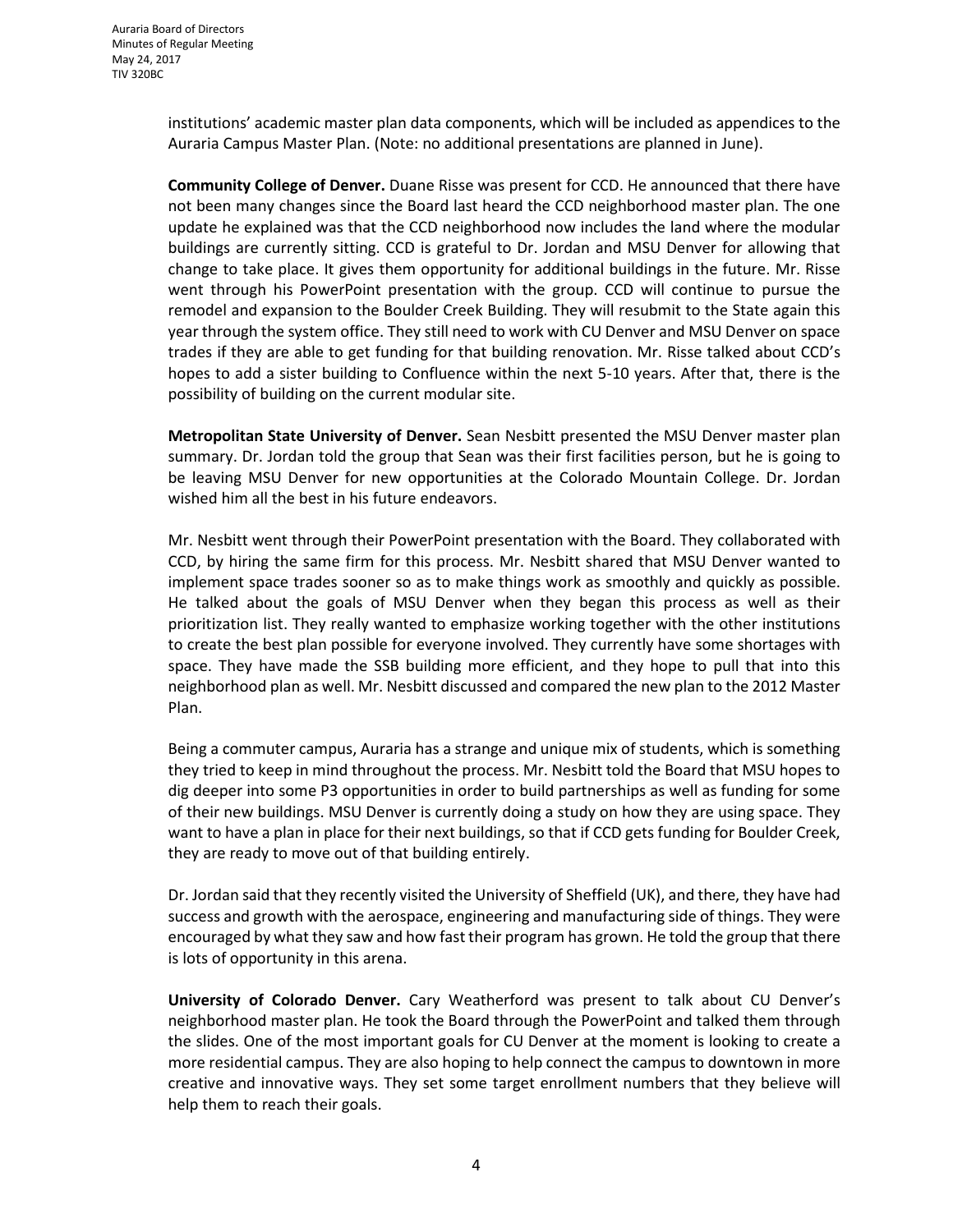CU Denver also looked at how they currently use their space. They currently use a lot of office space (44% of their total space). They would like to get that percentage down a little bit, as the other areas are also in critical need. They would like to be able to focus on other types of spaces. For example, there is a large need for teaching labs. Mr. Weatherford talked about doing expansions on North Classroom as well as the Science building in the future. They want their focus to also be on Larimer Street, as it's important to the campus as a whole and to downtown. CU Denver wishesto activate that area as much as possible. Mr. Weatherford showed the Board more future expansion in their plan, with additions and new builds, including a facility for student housing. These options would create shifts, which would mean that everyone could gain more space. He also discussed creating P3 partnerships. Mr. Weatherford told the Board that they are also excited about the King Center and Arts Building renovations, and he hopes to see those funded soon. They will be going to CU Board of Regents sub-committee in August, then the full Board of Regents in September.

Dr. Horrell commented that as they have done work with the downtown and Auraria connection, one of the first things that she saw was how critical it was to build to the edges of campus. She believes that it adds to that sense of arrival and will slow people down around the campus area. Auraria is critical to downtown.

**Auraria Higher Education Center.** Ms. Weiske thanked everyone for all their hard work, including Carl Meese, the AHEC Campus Planner. She pointed out that in the Campus Master Plan, it deliberately treats the pieces of CU Denver that reside across Speer, as part of campus.

Ms. Weiske then talked about the Auraria Master Plan. She told the group that it is simply a follow up to the previous SmithGroupJJR presentation. This firm also did the 2012 Master Plan update, and they will do a follow up today.

Doug Kozma was present to do the AHEC Master Plan presentation. He talked through the AHEC plan and walked through his PowerPoint slides. He told the Board that people come to Denver because they are attracted to the city. They are drawn here, and he believes that is a huge component of all of these plans. He thanked Ms. Weiske and Mr. Meese for all their hard work on this over the past year; the coordination has been great. He believes that everyone involved should be very proud of what has been done already.

Mr. Kozma talked about increasing the need to be connected to the light rail, the busses, and possible transit shuttle. He explained that it is also a wonderful opportunity to minimize single occupancy parking on the campus. That could also lead to enhancements to the bike trails that travel through campus. He said that they want to move away from surface parking and that interesting, multimodal parking structures could be the future. Once again, he said thanks to all three institutions for the content and extra thanks to everyone who worked so hard on all these plans.

Mr. Desmond asked about the bike network. He explained that there is not a real connection for bikers through the campus, and he believes that is discouraging them. It was noted that the plan will connect to the network. He also mentioned that the city has just embarked on an amendment to the downtown area plan. They are looking at the Pepsi Center, Elitches, etc. that might soon need rebuilds or renovations. There may be many things that impact the future, but they are just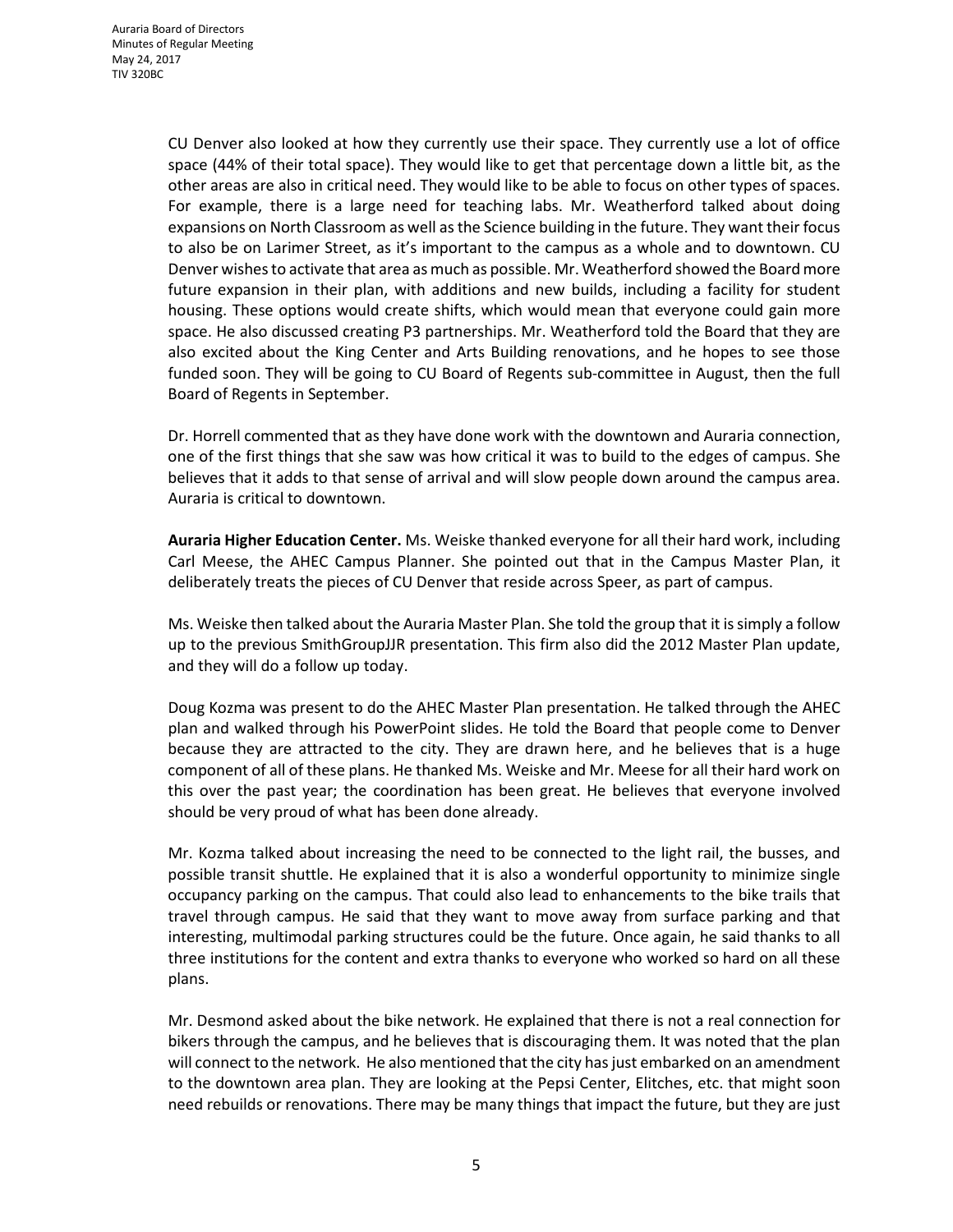beginning to materialize, including the Colfax bus route and transit, and more specifically, a bus rapid transit. This would enhance capacity of Colfax, which is already the busiest street in Denver. It has the possibility of connecting with light rail stations, etc. Additionally, autonomous vehicles have been a hot topic of conversation and they might be coming along more quickly than people originally anticipated. Mr. Desmond suggested that the group begin to consider how that could affect parking and access to campus, because it could be profound.

Ms. Weiske noted that she is on the team working on the Downtown Auraria Plan Amendment and the Denver Moves Task Force, so that Auraria can keep their finger on the pulse of what is going on. She is looking forward to bringing additional information as things develop.

## **4. Action Items:**

## **AHEC Budget – FY 2017-18 (attachments: 2017-18 Budget and 2017-18 Budget Summary)**

Ms. Weiske noted that the Budget for the 2017-18 fiscal year has been developed with consideration to revenues, mandated cost increases and other needs. The institutional chief financial/ business officers have reviewed and accepted the budget which is being presented for formal Board approval.

Bill Mummert, AHEC Chief Business Officer, presented the budget. He directed the group to their packets. Each member had a draft budget as well as the summary. He told the Board that the institutional CBO's have reviewed and approved the budgets that they are viewing today. First he talked about the General Fund, which is the main operating budget; it funds the core, shared services. The total collective contributions, from all three institutions to the general fund will increase by almost \$385,000 or 2% to fund mandated personnel costs, which includes salary and benefit increases, and also some nominal increases to operating expenses, particularly related to the operation of our facilities. One thing to note about the appropriation, the 2016-2017 appropriation does include onetime money that the institutions agreed to fund last year when the proposed parking rate increase was reduced from \$.50 to \$.25 and the institutions agreed to fund the variance for one year. Due to that, the operating transfer from Parking was increased by that \$297,600, so the operating transfers are that much higher than last year.

Additionally, Mr. Mummert went on to say that AHEC is appreciative of the continued support from the institutions for deferred maintenance funding. This year, they agreed to increase that number by \$126,000, for a total number of \$1.8 million. The utilities budget and payments have held flat and the debt service payments on the Administration building and the Science building have also remained flat and unchanged for this year.

Mr. Mummert moved on to the Student Revenue Bond Fund, which supports the operations and debt on the Tivoli Student Union. Student bond fees increased 2.7%, based on inflation, which moves the fee from \$64 to \$65.73 per semester/student. The total student headcount for the entire campus is projected to remain relatively flat this year. The Tivoli Quad fee is increasing by 2.7%, also due to inflation, which moves that fee from \$5.04 up to \$5.18 per student/semester. Student union lease revenues are steady and growing. The CU Denver/ Comcast lease has captured a large footprint. The AELC has shown a slight increase. They are planning on raising tuition 3-5%, depending on campus status and income bracket. Mr. Mummert went on to talk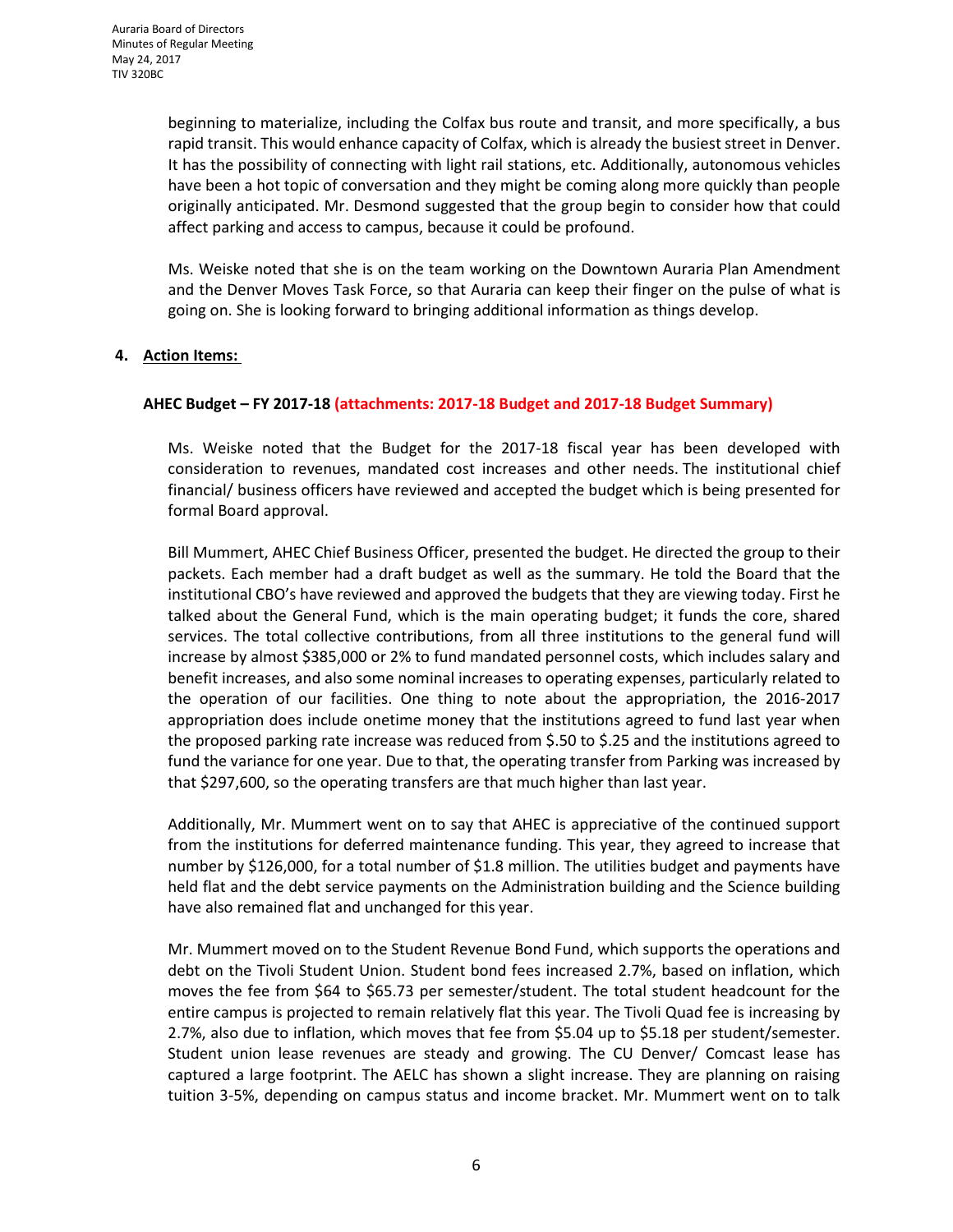about the Bookstore (Tivoli Station). Revenues have decreased (as has been campus bookstore trends), but he believes that the pace is slowing. Tivoli Station now includes the ID center revenues, which is stabilizing it. Starbucks is doing really great with revenues over 20% of what was budgeted and they are projecting an additional 8% increase for next year.

Mr. Mummert went on to talk about the Parking budget. He told the group that they would see a significant increase noted in parking user charges. This is related to the phase two increase of the parking fee increase (an additional \$.25 cents this year). That is reflected in current year revenues. Parking will also be bringing back online a portion of the Dogwood lot. The AES building site took over the entire lot, but the footprint of the building didn't take up the entire lot, so now that they are wrapping up construction, 171 parking spaces will be back online, bringing the inventory up above 6,300 spaces. The Tivoli parking garage will be converted from an attended lot to automated, "pay by license" lot. The hope is that will help to capture some lost "after hours" revenue. Those projections are also included in the numbers provided. Mr. Mummert went on to tell the Board that in February, Parking hired on ten additional FTE's to enhance enforcement as well as addressing the need for safe drivers for the LPR vans, Night Rider, etc. Lastly, Mr. Mummert said that the parking budget will continue to fund half of the annual COPs payment on the land where the Regency Athletic Complex sits.

Ms. Ortega announced that she would entertain a motion. Dr. Jordan moved that the Auraria Board of Directors approve the FYI 2017-18 Budget, as presented. John Desmond seconded. **The motion passed unanimously.**

## **5. Public Comment:**

Ms. Stacie Amaya announced that, thanks to the excellent education and opportunities afforded to her, both at CCD and CU Denver, and thanks to excellent recommendations, she was offered a position as the Executive Assistant to the VP for Organizational Effectiveness, Student Affairs, and Strategic Initiatives for the Community College System. The Board congratulated her.

## **6. Adjourn:**

The Chair adjourned the meeting at 8:50 a.m.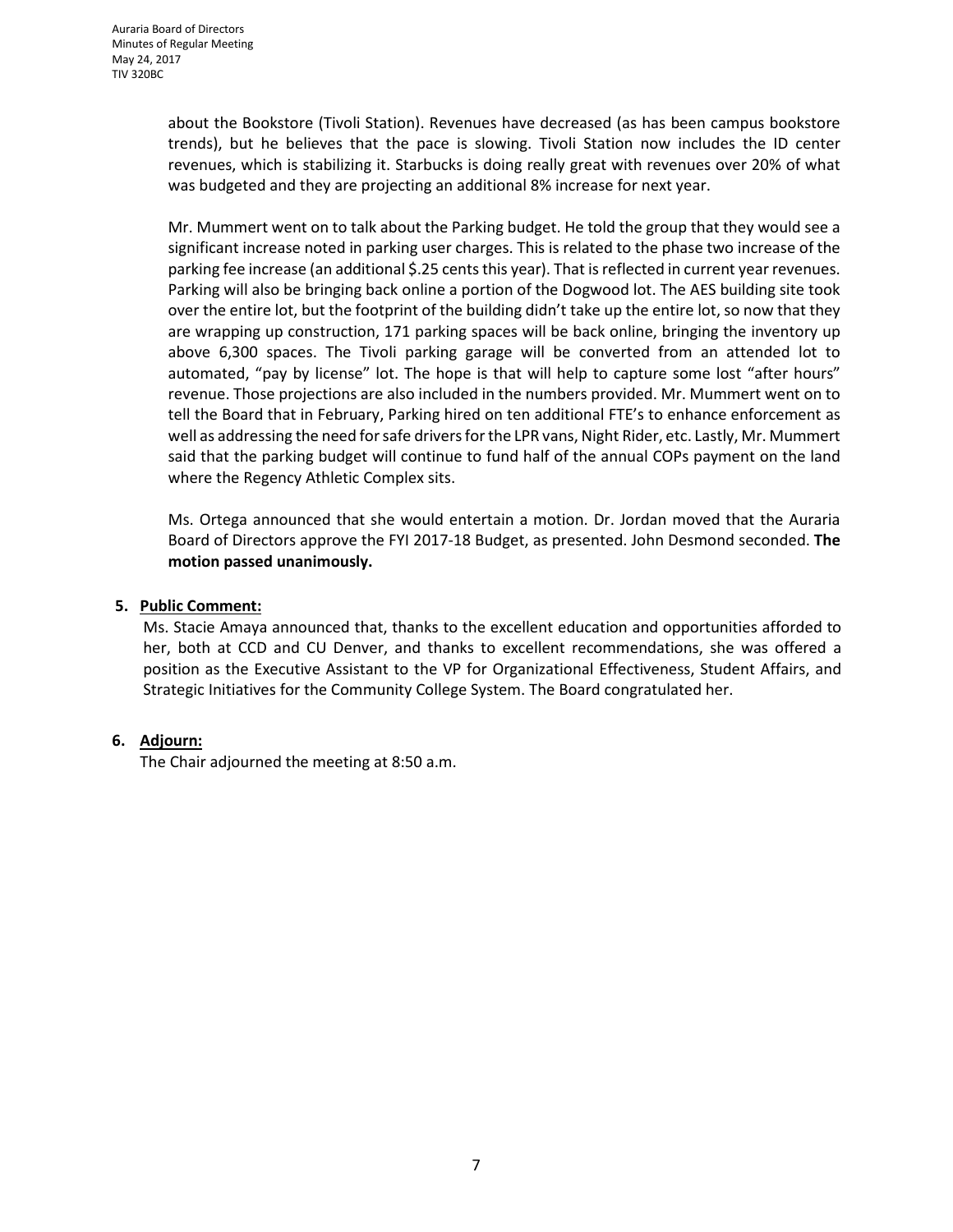Auraria Board of Directors Regular Meeting Agenda June 28, 2017 7:30 a.m. Tivoli 320 – Baerresen Ballroom

Yolanda Ortega, Chair Governor Appointment

John Desmond, Vice Chair Governor Appointment

Maria Garcia Berry Governor Appointment

Everette J. Freeman President, Community College of Denver

Richard E. Martinez, Jr. State Board for Community Colleges and Occupational Education

Stephen Jordan President, Metropolitan State University of Denver

Elaine Gantz Berman Metropolitan State University of Denver Board of Trustees

Dorothy Horrell Chancellor, University of Colorado Denver

Irene Griego University of Colorado Board of Regents

Rafael Sanchez Representative, Faculty Advisory Committee to the Auraria Board

Stacie Amaya Representative, Student Advisory Committee to the Auraria Board

> Auraria Higher Education Center Office of the Chief Executive Officer Campus Box A, P.O. Box 173361 Phone: (303) 556-3291 Fax: (303) 556-4403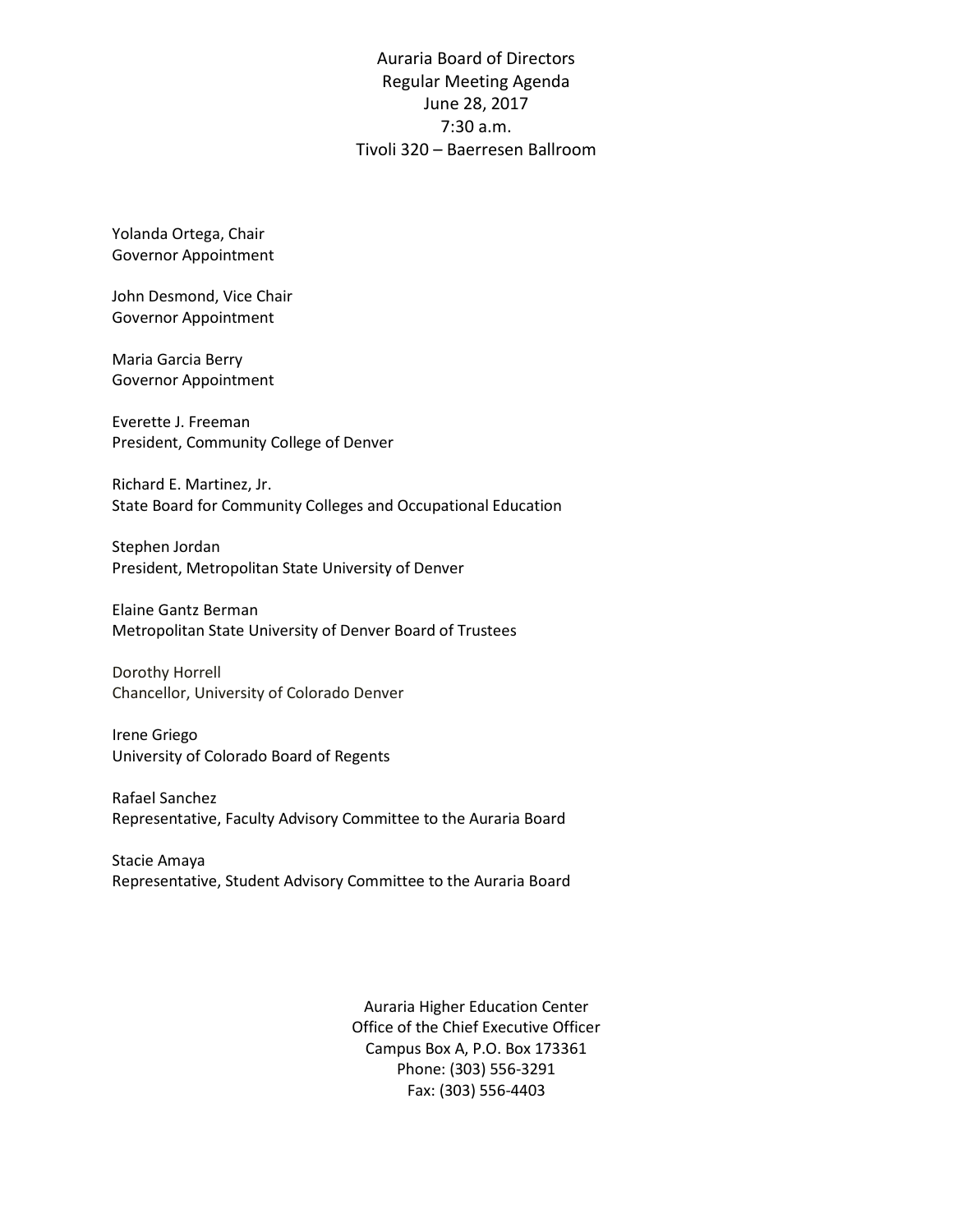**1. Approval of Minutes of the May 24, 2017 Regular Meeting (attachment: Proposed minutes of the May 24, 2017 regular meeting of the Auraria Board of Directors)**

**Recommended Motion: That the Auraria Board of Directors approve the minutes of the May 24, 2017 regular meeting, as presented.**

#### **2. Reports:**

- **A**. Chair of the Board, Yolanda Ortega
- **B.** Faculty Advisory Committee to the Auraria Board, Rafael Sanchez
- **C.** Student Advisory Committee to the Auraria Board, Stacie Amaya
- **D.** Institutional Executives, Everette J. Freeman, Stephen Jordan, Dorothy Horrell
- **E.** Chief Executive Officer, Barbara Weiske
- **F.** Legislative Report, Melanie Layton

### **3. Discussion/Presentation Items:**

#### **A. Recognition of Outgoing Members**

Several members of the Auraria Board of Directors have ended their term and will be recognized for their contributions.

#### **B. ABOD Initiative – the Future Campus (attachment: City Management Model Types)**

As a result of the discussion at the Auraria Board Workshop (part 2) held in January 2017 (with part 1 being in November 2016), the Auraria Board assigned a task to the Chief Business Officers (CBO's) of the three institutions and AHEC to explore some potential options of ownership and what could be the most cost effective for the future. The CBO's met over the course of the last six months and ultimately compared two scenarios: 1) the institutions individually owning the existing shared buildings and, 2) the institutions continuing with the "conceptual ownership" within the neighborhoods, but having the collective care of those facilities remain with AHEC. The CBO's will provide their findings and conclusions.

#### **4. Action Items:**

#### **A. 2017 Auraria Campus Master Plan (DropBox link: 2017 Auraria Campus Master Plan)**

The 2017 Master Plan and related institution neighborhood concepts were presented for consideration at the last ABOD meeting, with the intent of taking a formal vote at this meeting. Due to the significant size of the documents, the Auraria Campus Master Plan and the Institution's Neighborhood Concept Plans are included in a preview drop box for ABOD members. (No additional presentations will be made at the meeting).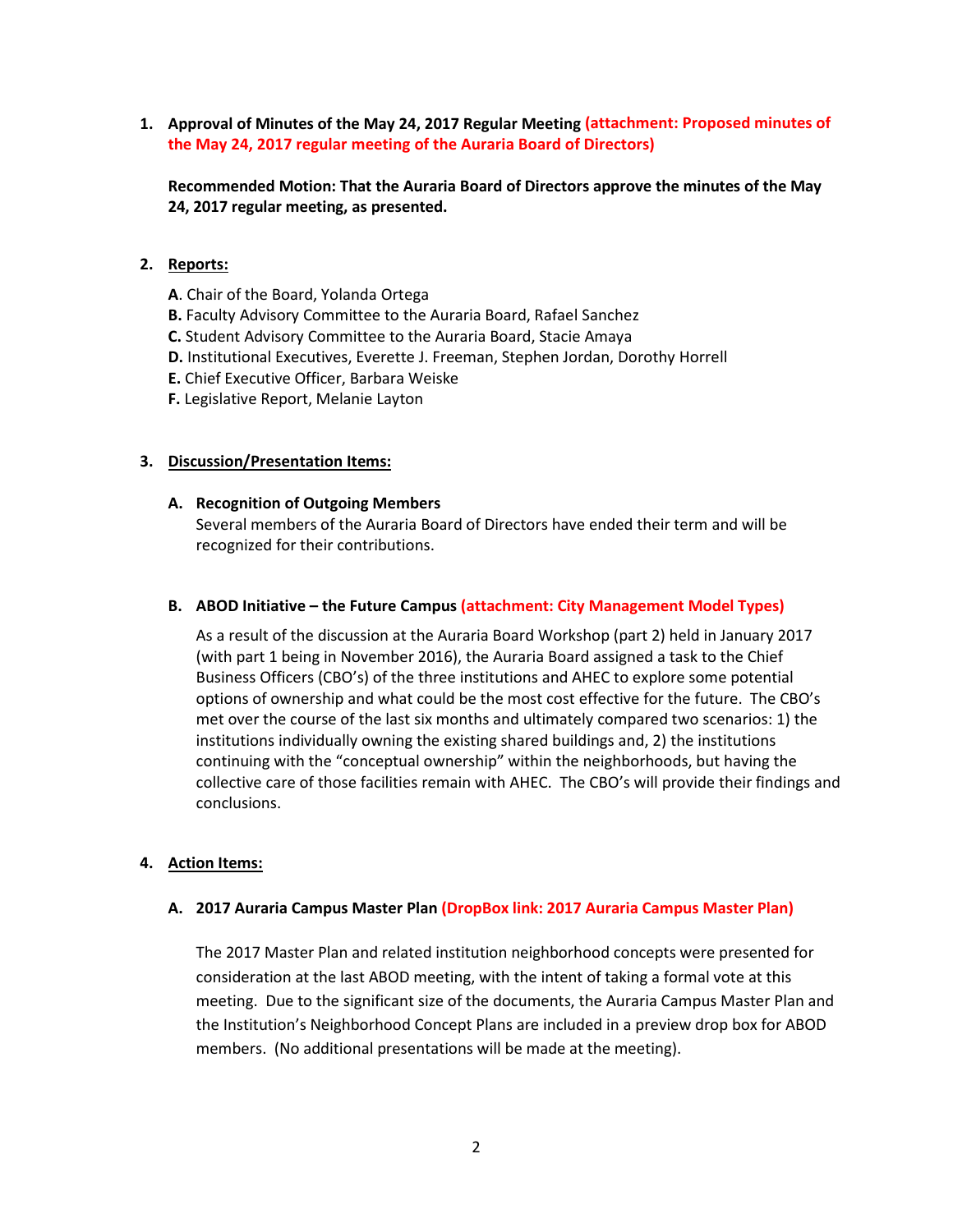**Recommended Motion: That the Auraria Board of Directors approve the final 2017 Auraria Campus Master Plan.**

# **B. MOA – 2017 Master Plan & Related Concepts (MOA – 2017 Master Plan & Related Concepts)**

With each revision of the Auraria Campus Master Plan, the Memorandum of Agreement (MOA) related to the Plan and associated concepts must be updated. The redline version is attached for ease of review.

**Recommended Motion: That the Auraria Board of Directors approve the MOA – 2017 Master Plan & Related Concepts document, as presented.**

# **C. MOA – Neighborhood Facility Designations & Related Space Exchanges (attachment: MOA – 2017 Neighborhood Facility Designations & Related Space Exchanges)**

The companion agreement to the MOA for the Master Plan has also been updated to reflect the changes triggered by the new plans and the CBO project. This MOA speaks to more specifics about the commitment of the three institutions and the processes related to the neighborhoods. The redline version has been included for this MOA, as well.

**Recommended Motion: That the Auraria Board of Directors approve the MOA – 2017 Neighborhood Facility Designations & Related Space Exchanges, as presented.**

# **D. Five-Year Capital Construction Program Submittal (attachment: FY 2018-19 CC-P Five-Year Plan)**

The Five-Year Capital Construction Program list is updated and submitted annually to the State. The Year One (FY 18-19) request continues to reflect the number one priority as the King Center Renovation & Addition (now adjusted for inflation of 5.82% at \$46.3 Million) and the Year Two request continues to be the Visual Arts Building Renovation (adjusted to \$25.6 Million). The program plans for both facilities related to this submittal were approved by the Auraria Board at their May 2015 meeting, and remain valid. The institutions support this Capital Construction request.

**Recommended Motion: That the Auraria Board of Directors approve the Five-Year Capital Construction Program submittal, as presented.**

**E. State Controlled Maintenance Request (attachment: FY 2018-19 Controlled Maintenance)**

The State Controlled Maintenance Request, prepared annually with input from the three institutions, is submitted to the State Architect's Office for their review and inclusion in their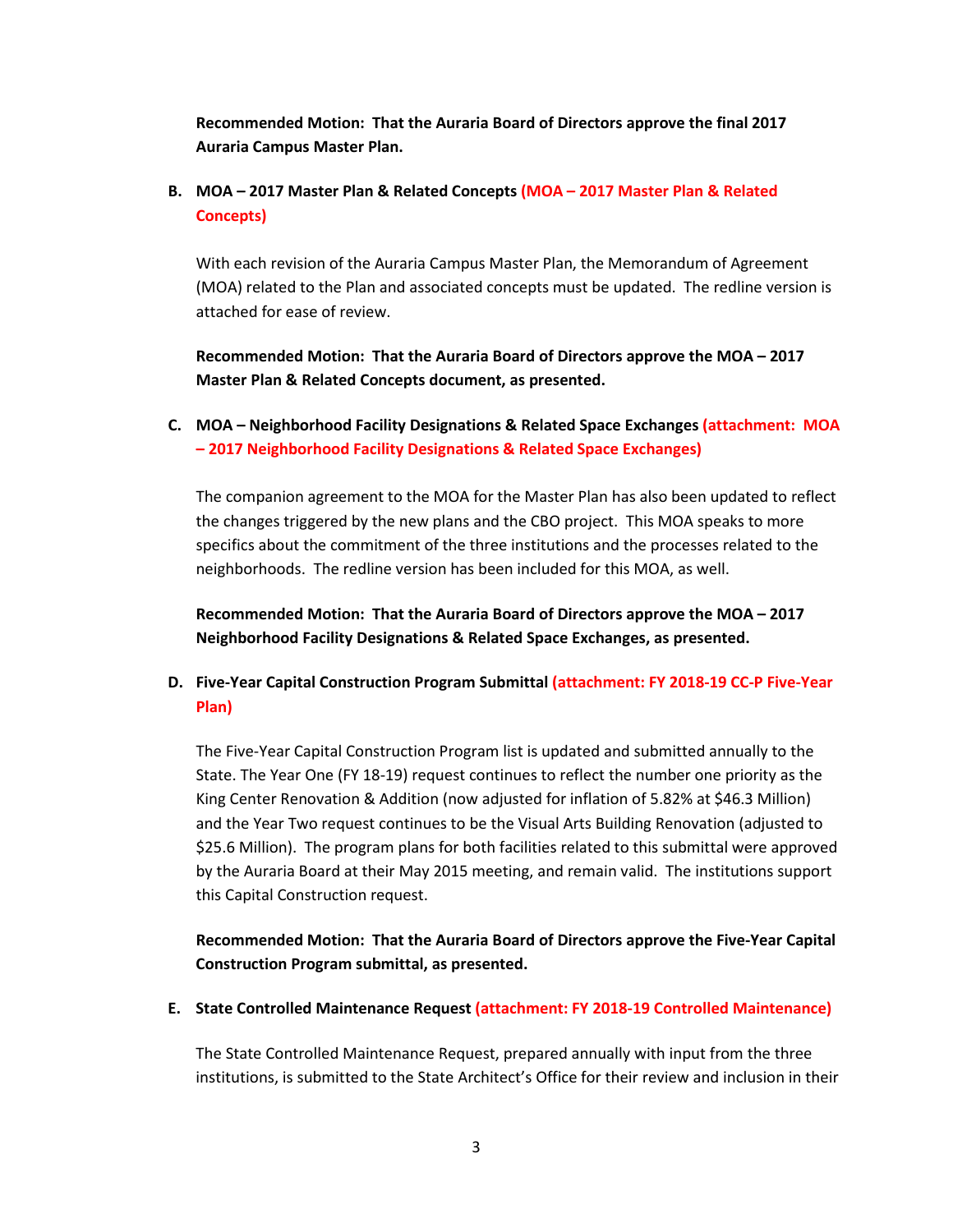annual State report for submittal to the State Appropriation Committee for funding consideration. Having been reviewed by the three institutions, the proposed submittal request for the 2018/ 19 year appears in the attachment.

**Recommended Motion: That the Auraria Board of Directors approve the 2018-2019 Controlled Maintenance list for submittal.**

**F. Approval of Resolution Authorizing the Lease Purchase Financing of an Amount Not to Exceed \$12,500,000 Auraria Higher Education Center Certificates of Participation Series 2017 (attachment: Auraria COP's 2017 Resolution)** 

Information will be presented to introduce an opportunity to refund the existing Series 2008 Certificates of Participation (COP). The Series 2017 Certificates of Participation will finance the costs of current refunding the Series 2008 Certificates of Participation originally issued in the amount of \$16,500,000 with current principal outstanding in the amount of \$11,345,000. The Series 2008 COP's are callable and were issued to finance the acquisition of the land that is currently the site of the MSU Denver Regency Athletic Complex. The benchmark to go ahead with this refunding will be present value savings of at least 3% of refunded principal. AHEC's bond counsel and financial advisor will be present to answer questions if needed.

**Recommended Motion: That the Auraria Board of Directors approve the Resolution as presented and authorize the Chair to execute the Resolution on behalf of the Auraria Board.**

- **5. Executive Session:** None
- **6. Public Comment:**
- **7. Adjourn:**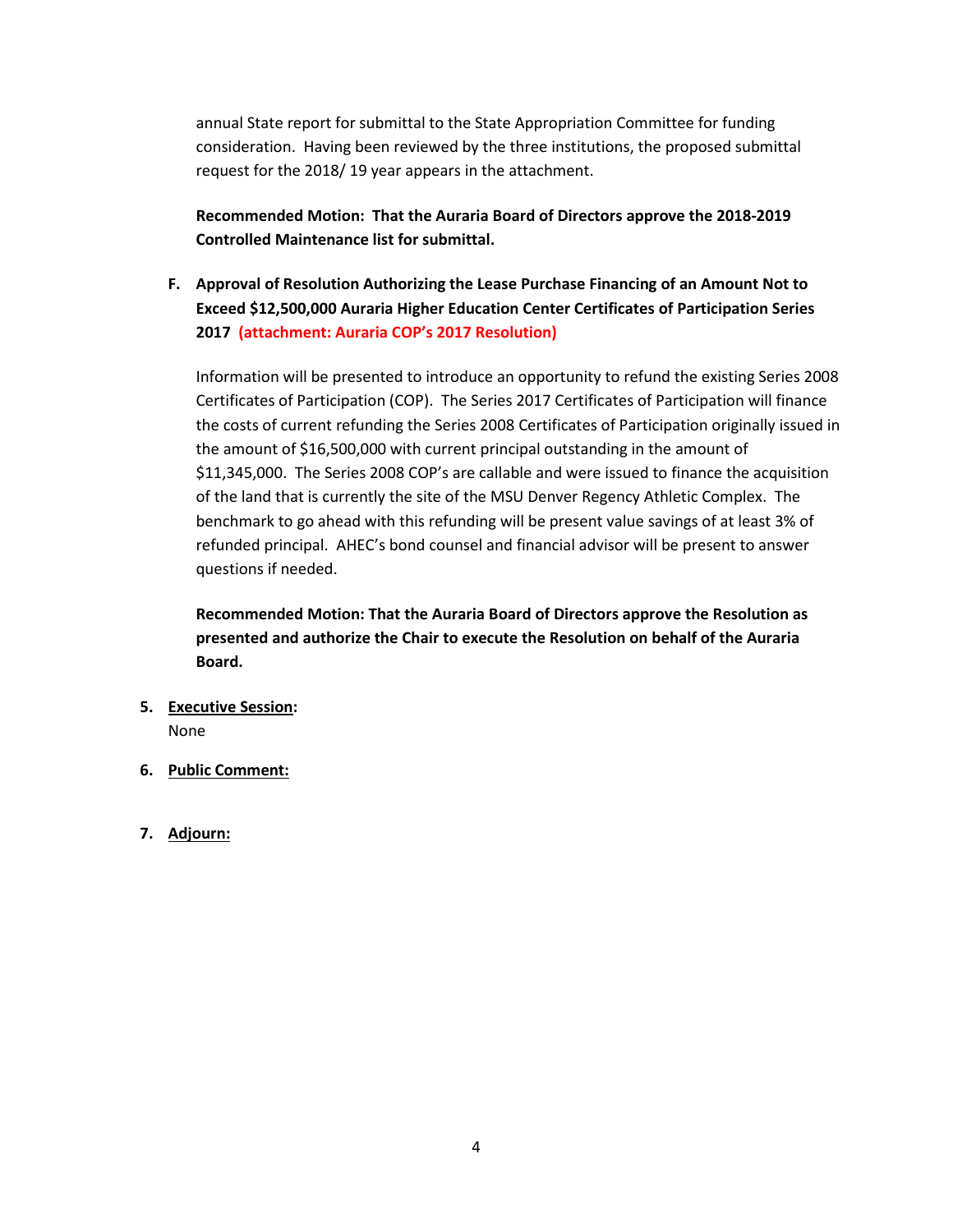

Committed to the tri-institutional community

1068 9th Street Historic Park . Denver, Colorado 80204 303-556-3291 • www.ahec.edu/facab

## **Faculty Advisory Committee to the Auraria Board Meeting Minutes Monday, October 2, 2017 1068 9th Street Park 8:00 – 9:00 AM**

#### **Attending:**

| Rafael Sanchez     | <b>CU Denver Representative</b>      |
|--------------------|--------------------------------------|
| Vacant             | <b>MSU Denver Representative</b>     |
| David Kottenstette | <b>MSU Denver Representative</b>     |
| <b>Brett Hahn</b>  | <b>CCD Representative</b>            |
| Chris Holcom       | <b>CCD Representative</b>            |
| Barb Weiske        | CEO, Auraria Higher Education Center |
|                    |                                      |

## **Absent:**

| Timberley Roane | <b>CU Denver Representative</b>        |
|-----------------|----------------------------------------|
| Ariel Redell    | Staff, Auraria Higher Education Center |

## **1. Approval of Minutes:**

There were no official minutes to approve

#### **2. Introductions:**

New and returning members were introduced. Brett Hahn is the new representative for CCD. There is one MSU Denver seat currently vacant.

## **3. Election of Officer (Chair and ABOD representative)**

The Chair/ ABOD representative position is rotated among the institutions, and this year the rep is to be selected from CCD. Following a brief overview from the committee members, Chris and Brett decided to take some time to consider which should step forward for the role. They will advise Barb of their decision and she will coordinate orientation, etc. from there.

#### **4. Goals for the Year**

David suggested that once the Chair is selected, everyone could submit their goals to the new Chair and they could be discussed. Rafael offered that they could continue with their focus on last year's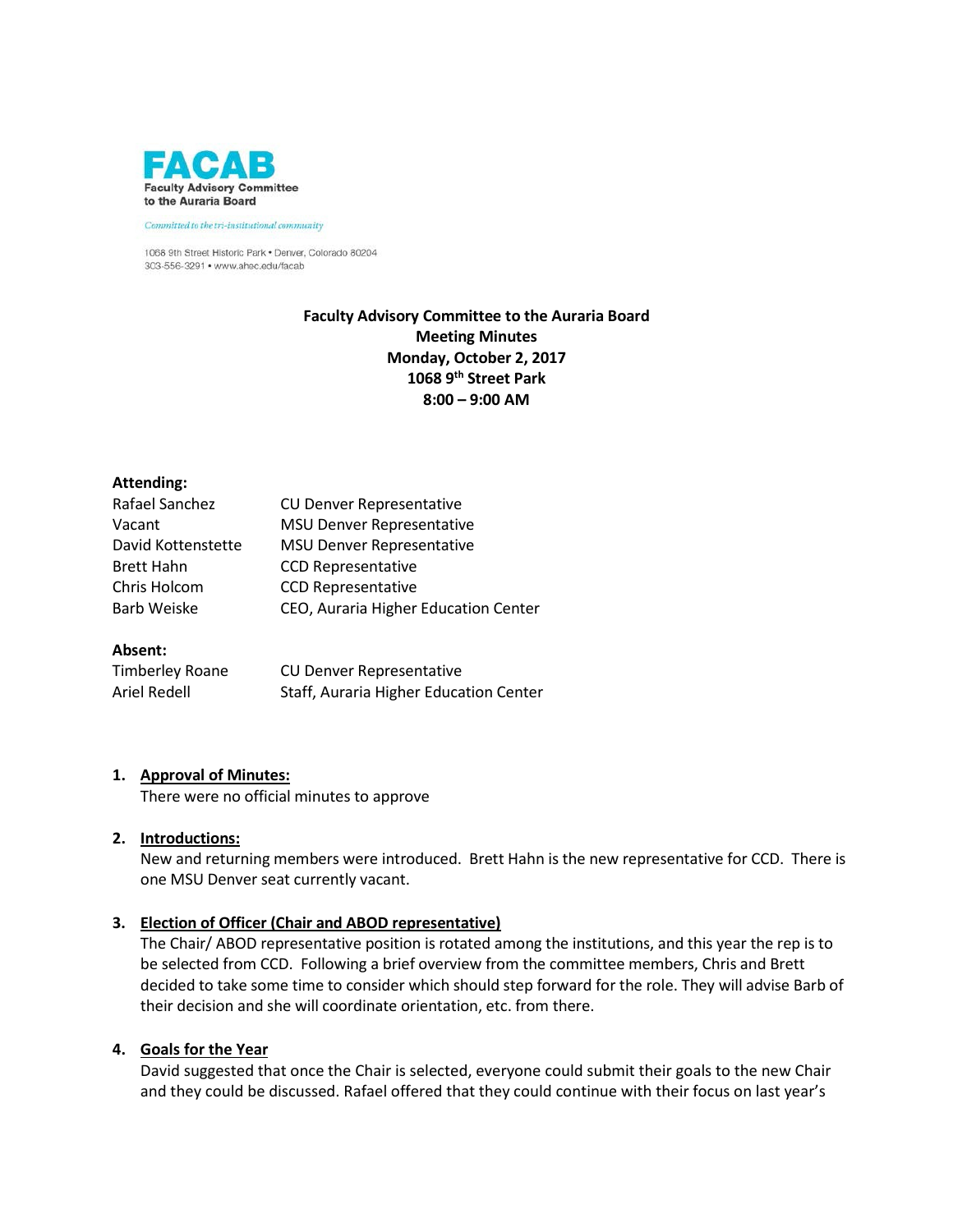goal of working with the Library to develop a means to tri-institutionally create interest in Auraria Campus. He also offered that they needed to establish the Library's willingness to work on this project with the group.

David recalled that it was concluded that there was a limited budget and FACAB would need to come up with funds. The Library also needed concepts well in advance (up to a full year, depending upon the semester). Rafael suggested that funding was not really a problem and that SACAB was on board with funds to share. Barb clarified that SACAB has a limited budget with restrictions on use, since it was a student fee.

Rafael reminded the group that they needed a specific proposal in order to move forward. There was a Library Committee that was focused on these types of things that should be understood. The benefit of a proposal of this initiative would be to improve the visibility of the Auraria Campus and to help students identify with all of the institutions about cross-registration and other opportunities. Rafael believes that the problem is that there was no life on campus, no outside activities and no student housing that could keep students engaged.

Discussion followed. Barb noted that all three institutions have student life and student affairs offices that deal with these challenges daily. If FACAB were interested, they could be invited to explain what they have planned and how they address that type of commuter student. David suggested that once Brett and Chris decide who is Chair, they could decide how to address that.

Since it has been difficult to get a proposal developed related to the Library initiative, Barb suggested that FACAB ask if they could have a representative on the Library committee that is working on these things. As Rafael noted, it didn't make sense to duplicate efforts. Perhaps the rep could be Rafael and he could work with the committee and then bring a proposal back to FACAB to consider?

David suggested that it might be time for a new economic impact study. Barb explained that the Auraria Foundation paid for the last study with the DDP. David suggested that the institutions' Foundations split the cost and Barb could get ¼ from DDP. The timeliness of the info could be helpful.

Brett noted that the focus of CCD is to produce degrees. Discussion followed about how to cultivate the appropriate skillsets needed to be transferrable to a University setting. There was concurrence that there were many avenues to consider and all warrant further consideration.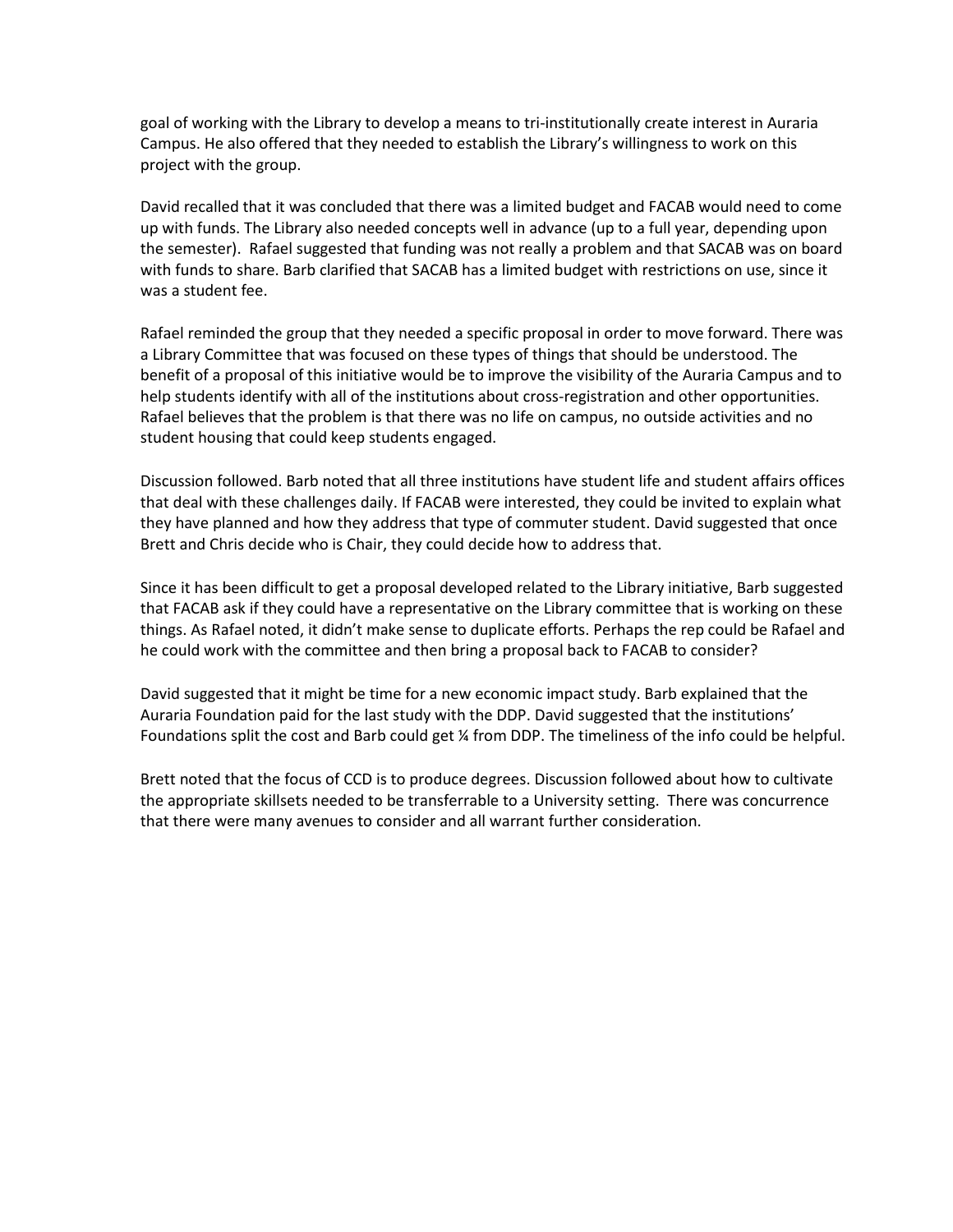

Committed to the tri-institutional community

1068 9th Street Historic Park . Denver, Colorado 80204 303-556-3291 • www.ahec.edu/facab

## **Faculty Advisory Committee to the Auraria Board Meeting Agenda Monday, November 6, 2017 1068 9th Street Park 8:00 – 9:00 AM**

## **Attending:**

| Chris Holcom           | <b>CCD Representative (Chair and ABOD representative)</b> |
|------------------------|-----------------------------------------------------------|
| <b>Brett Hahn</b>      | <b>CCD Representative</b>                                 |
| Vacant                 | <b>MSU Denver Representative</b>                          |
| David Kottenstette     | <b>MSU Denver Representative</b>                          |
| Rafael Sanchez         | <b>CU Denver Representative</b>                           |
| <b>Timberley Roane</b> | <b>CU Denver Representative</b>                           |
| <b>Barb Weiske</b>     | CEO, Auraria Higher Education Center                      |
| Ariel Redell           | Staff, Auraria Higher Education Center                    |

## **Approval of Minutes:**

Minutes from the October 2, 2017 regular meeting of the Faculty Advisory Committee to the Auraria Board.

**Recommended Motion: That the Faculty Advisory Committee to the Auraria Board approve the minutes of the October 2, 2017 meeting, as presented.**

#### **Agenda Items:**

- ABOD Workshop Update
- Goal Finalization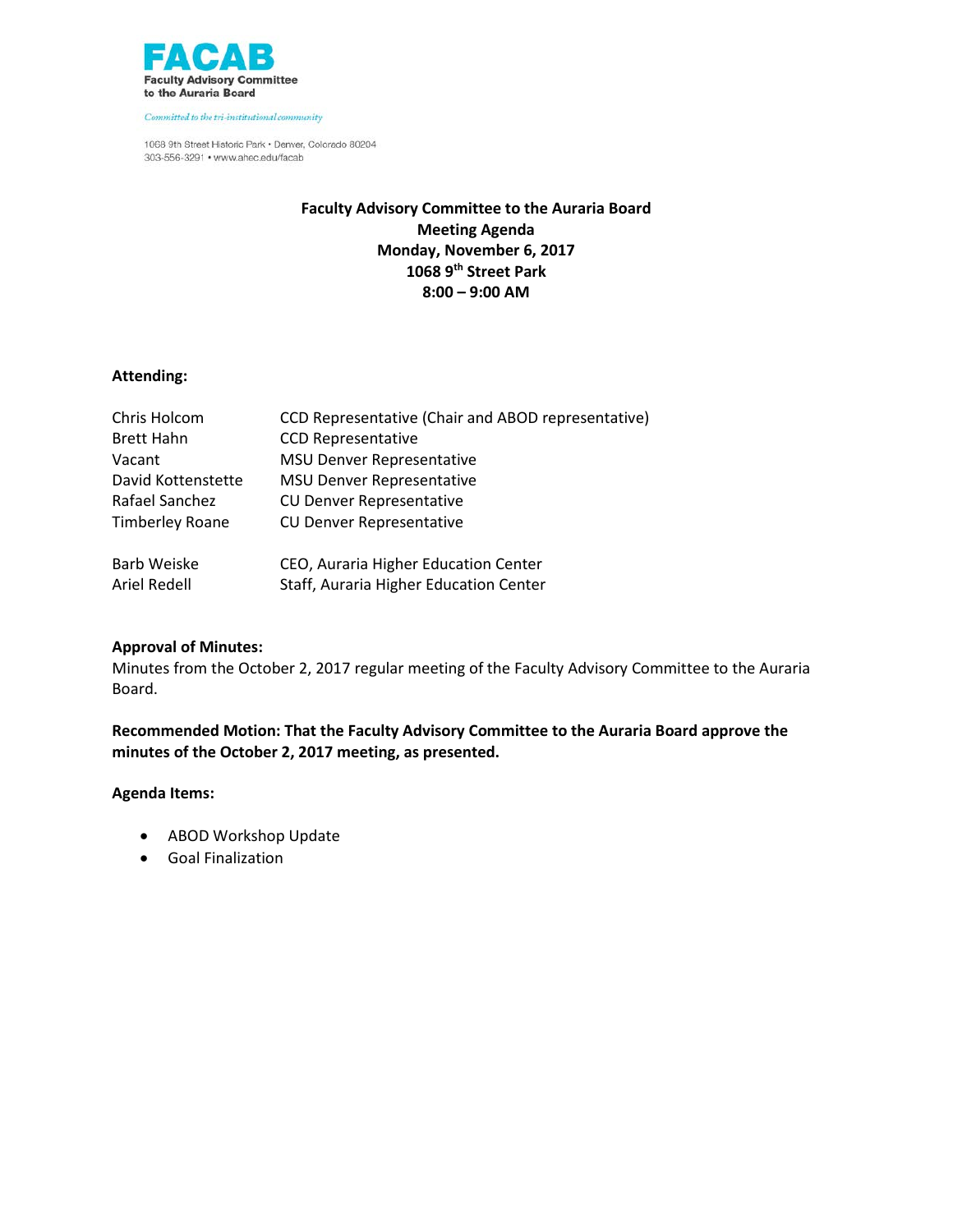

Committed to the tri-institutional community

1068 9th Street Historic Park . Denver, Colorado 80204 303-556-3291 · www.ahec.edu/facab

## **Faculty Advisory Committee to the Auraria Board Meeting Minutes Monday, November 6, 2017 1068 9th Street Park 8:00 – 9:00 AM**

#### **Attending:**

| Vacant             | <b>MSU Denver Representative</b>     |
|--------------------|--------------------------------------|
| David Kottenstette | <b>MSU Denver Representative</b>     |
| <b>Bret Hahnn</b>  | <b>CCD Representative</b>            |
| Chris Holcom       | <b>CCD Representative</b>            |
| Barb Weiske        | CEO, Auraria Higher Education Center |
| Ariel Redell       | AHEC, Executive Program Coordinator  |
|                    |                                      |

#### **Absent:**

Rafael Sanchez CU Denver Representative

#### **1. Approval of Minutes:**

The minutes from the October 2, 2017 were reviewed. David moved to approve the minutes. Bret seconded. **The motion carried unanimously.**

Chris brought up the loss of AHEC employee, Carlos Moreno, and gave his deepest condolences.

#### **2. ABOD Workshop Update:**

Chris told the group about the Auraria Board of Directors Workshop that took place on November 1st. He explained that there were presentations about the Central Platte Valley/Auraria District, the Denver Performing Arts Center and the 5280 Loop. All of these had some aspect of connectivity to the Auraria campus, which was the main focus of the Workshop.

The representatives from the Central Platte Valley project talked about activating the river more and creating multi-use spaces for families in Denver as well as the redevelopment of the current Elitch Gardens property.

The representative from the Denver Performing Arts Center gave an update on their plans to renovate some of their old buildings as well as new builds on their site. They want to have indoor/outdoor venue space, as well as updated performance space and a place for university classes to take place.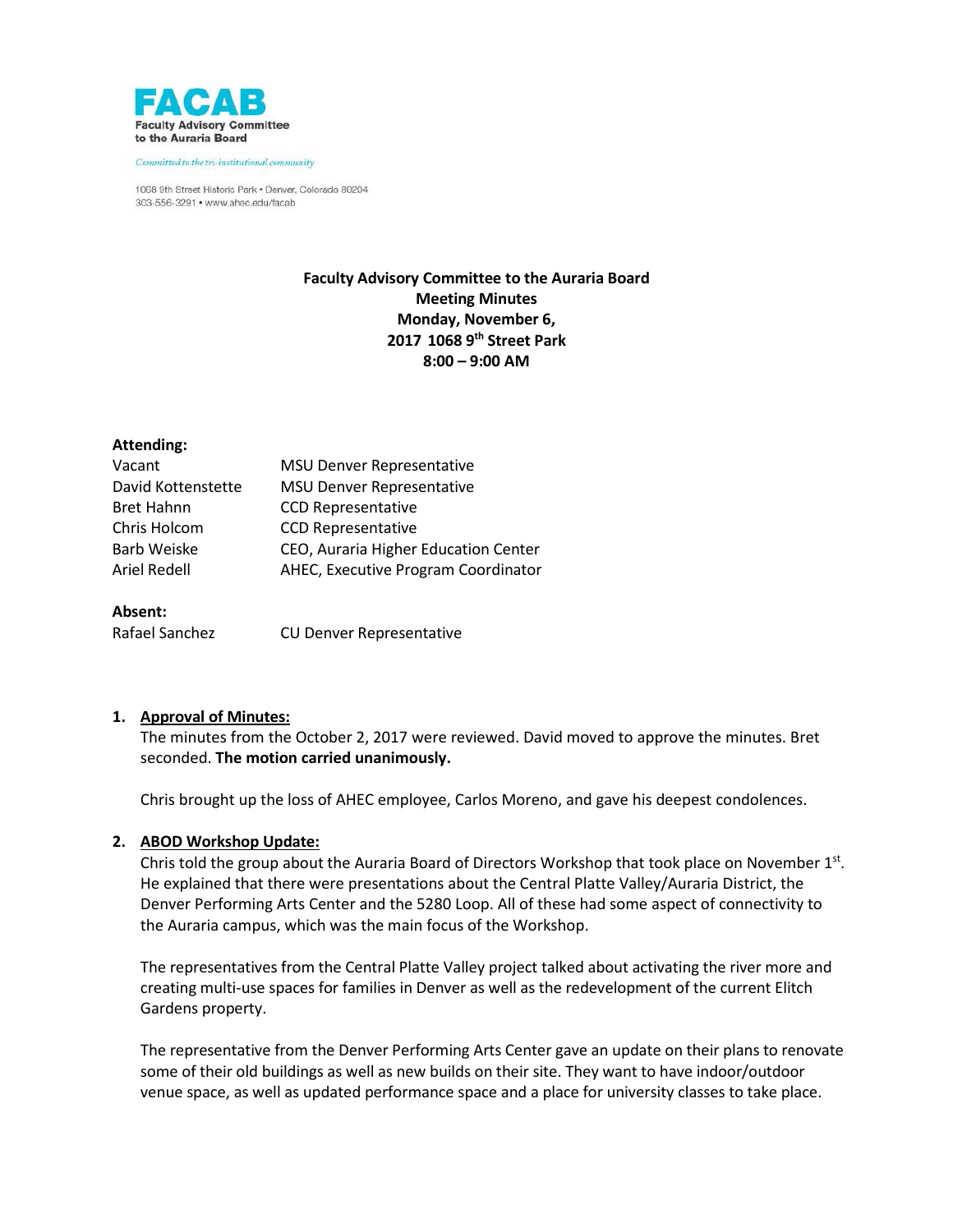

mmitted to the tri-institutional community

1068 9th Street Historic Park . Denver, Colorado 80204 303-556-3291 · www.ahec.edu/facab

The representatives from the 5280 Loop talked about their project, which is essentially a trail system that connects and activates different downtown neighborhoods. The Loop will be about 5 miles long, and it will create a space for pedestrians and cyclists to transport around the city, as well as making it easier to get to "destinations" throughout the city. They hope to incorporate nature, art, and the Denver vibe throughout.

Barb then told the group about the GO bond, that, if voted in, will fund the replacement of the Larimer bridge. We have already taken over the bus lane on that bridge to create more pedestrian and bike space, but the replacement of the bridge will make that change final. It will extend the sidewalk and create a protected bike lane. Barb also told the group that the intersection at Colfax and Lipan should be underway soon.

The group all agreed that these projects will make traveling to and from campus more safe, as the Colfax intersection is especially dangerous.

### **3. Goals:**

Chris asked the group what goals they have for this year. He asked if they were interested in continuing work with the library, and thought it would be helpful to have a FACAB representative on the tri-institutional library committee. The group agreed. Chris said that he would reach out to Cindy Hashert from the library and report back to the group.

Chris asked if the group had other ideas or goals for the year, and David responded that he would love to see more community engagement. People live far away from campus, and they just come down for their class or for work, and then head home. He wondered how we could spread the word about events and campus life to the surrounding communities. He was also hoping for a way for faculty and staff to find out more about what's happening off campus and in the Denver community. Barb said that she would be happy to forward emails to FACAB regarding city initiatives, etc. to keep them in the loop.

Bret brought up affordable housing, and asked if FACAB can have influence on that in any way.

Timberley talked about student groups, especially cultural groups not having a real "home" on campus. There is no cultural center that really celebrates other cultures and people. She would like to start conversations about that, tri-institutionally. Bret mentioned that Clear Creek is an international center, and they just got a new director there.

The group will try and finalize some of their goals at the next FACAB meeting.

#### **4. Adjournment:**

9:07am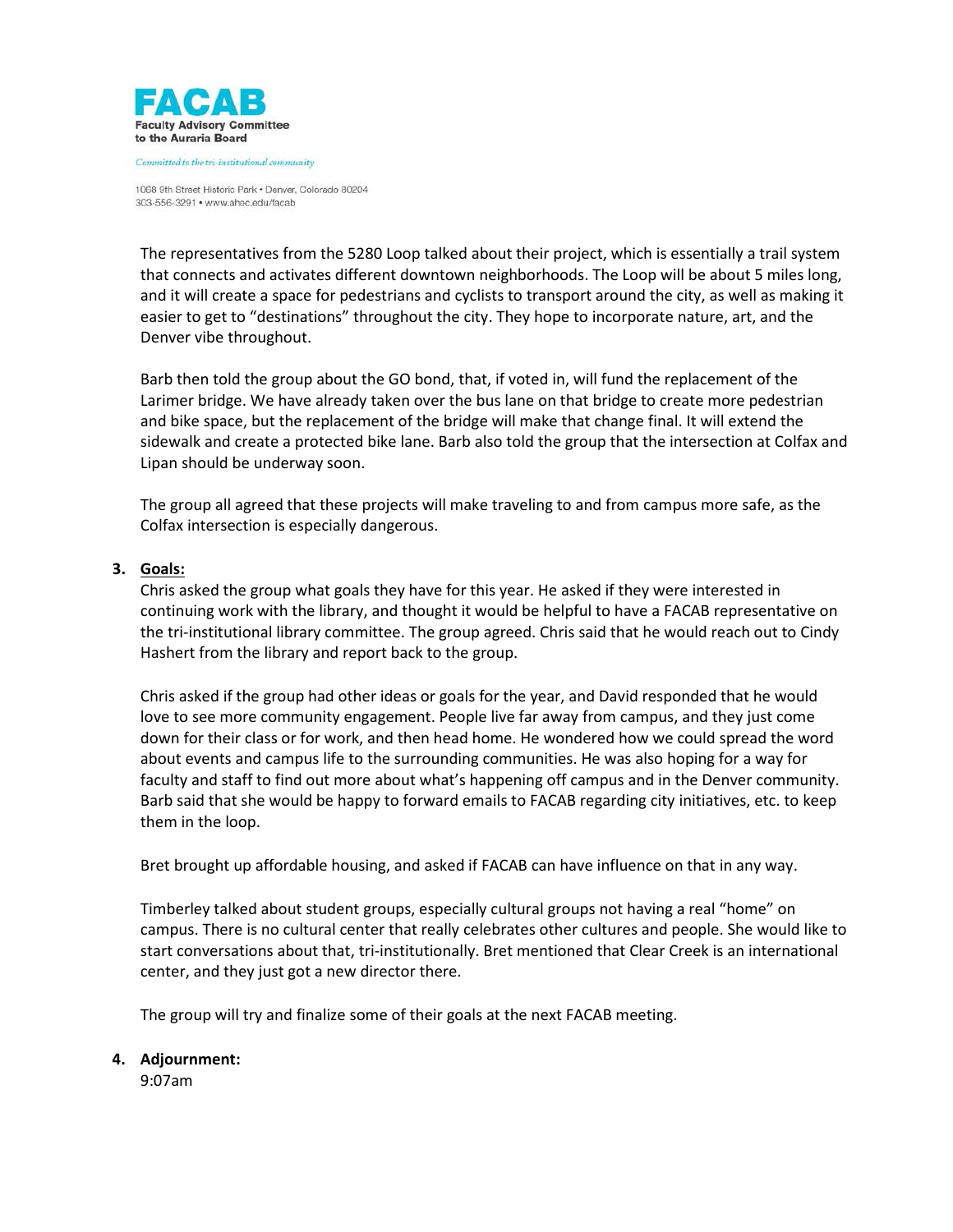

Committed to the tri-institutional community

1068 9th Street Historic Park . Denver, Colorado 80204 303-556-3291 • www.ahec.edu/facab

## **Faculty Advisory Committee to the Auraria Board Meeting Agenda Monday, December 4, 2017 1068 9th Street Park 8:00 – 9:00 AM**

## **Attending:**

| Chris Holcom           | <b>CCD Representative (Chair and ABOD representative)</b> |
|------------------------|-----------------------------------------------------------|
| <b>Bret Hahnn</b>      | <b>CCD Representative</b>                                 |
| Vacant                 | <b>MSU Denver Representative</b>                          |
| David Kottenstette     | <b>MSU Denver Representative</b>                          |
| Rafael Sanchez         | <b>CU Denver Representative</b>                           |
| <b>Timberley Roane</b> | <b>CU Denver Representative</b>                           |
| <b>Barb Weiske</b>     | CEO, Auraria Higher Education Center                      |
| Ariel Redell           | Staff, Auraria Higher Education Center                    |

## **Approval of Minutes:**

Minutes from the November 6, 2017 regular meeting of the Faculty Advisory Committee to the Auraria Board.

**Recommended Motion: That the Faculty Advisory Committee to the Auraria Board approve the minutes of the November 6, 2017 meeting, as presented.**

## **Agenda Items:**

- Library Update Chris
- Goals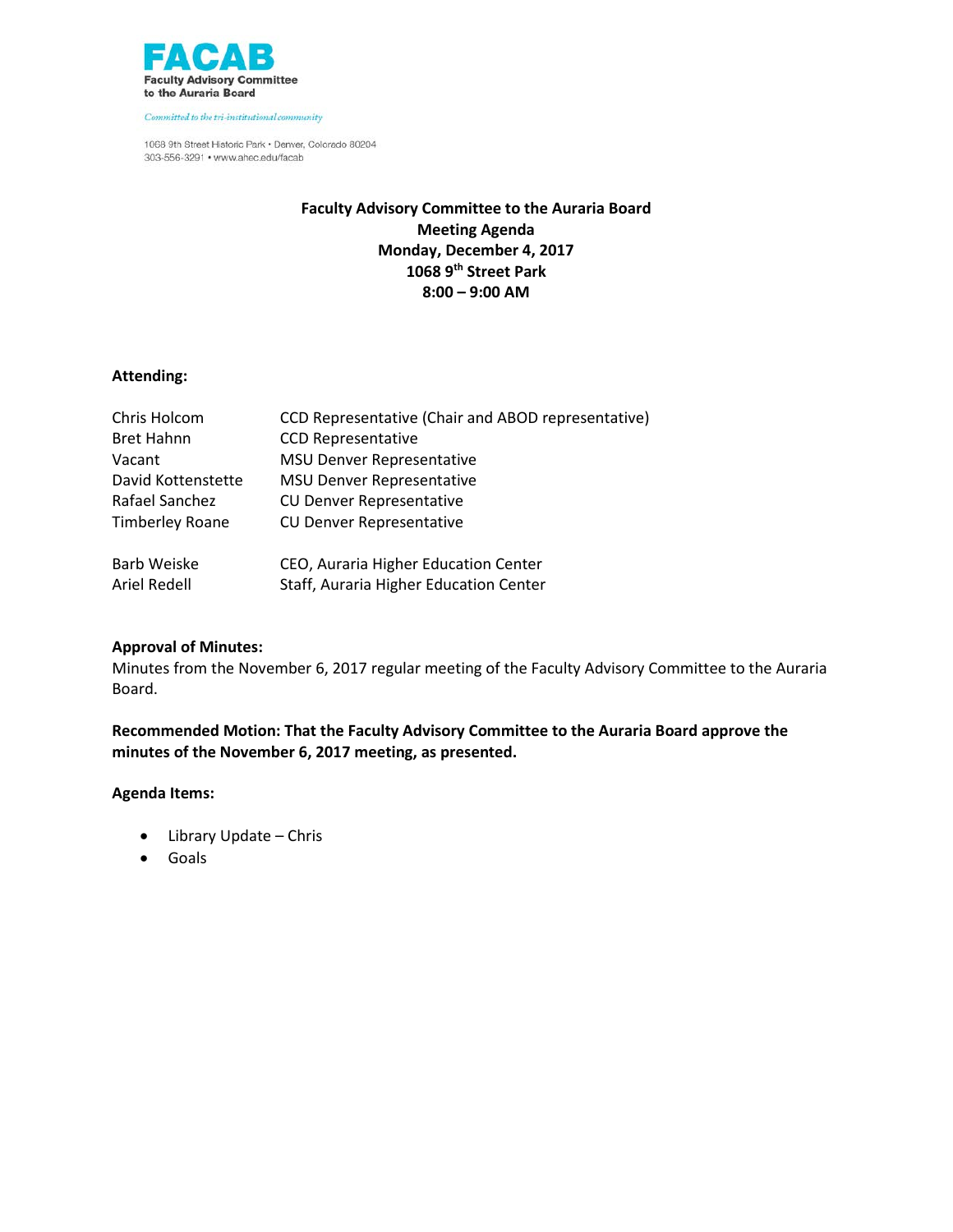

1068 9th Street Historic Park . Denver, Colorado 80204 303-556-3291 · www.ahec.edu/facab

## **Faculty Advisory Committee to the Auraria Board Meeting Minutes Monday, December 4, 2017 1068 9th Street Park 8:00 – 9:00 AM**

### **Attending:**

| Chris Holcom       | <b>CCD Representative</b>            |
|--------------------|--------------------------------------|
| <b>Bret Hann</b>   | <b>CCD Representative</b>            |
| Vacant             | <b>MSU Denver Representative</b>     |
| David Kottenstette | <b>MSU Denver Representative</b>     |
| Timberley Roane    | <b>CU Denver Representative</b>      |
| Rafael Sanchez     | <b>CU Denver Representative</b>      |
| Barb Weiske        | CEO, Auraria Higher Education Center |
|                    |                                      |

#### **Absent:**

Ariel Redell AHEC, Executive Program Coordinator

## **1. Approval of Minutes:**

The minutes from the November 6, 2017 were reviewed. Rafael moved to approve the minutes. David seconded. **The motion carried unanimously.**

## **2. Library Update:**

Chris has been trying to reach out to Cindy from the library, but her email has been bouncing back. He visited in person and will follow up with her regarding having someone from FACAB join the triinstitutional Library Committee.

### **3. Goals:**

Rafael suggested an initiative to create a covered pathway from the Auraria West light rail station into campus to protect people from rain or snow. There was some feedback regarding the affordability and the restriction of the view on campus. David reminded the group that the Handi-van is available to any campus resident. They will pick you up and bring you to any campus building or back to your vehicle. The group thought maybe this service could be promoted more broadly. There were also concerns about snow removal under a covered pathway. Barb suggested that they could do some sort of fundraiser for this purpose if they felt that it was an important initiative. There was a suggestion that maybe parking could be raised by \$.25 in order to raise money for the walkway. Discussions followed about how to prioritize projects and costs. David reminded the group that all their initiatives need to be tri-institutional. The group wants to continue to discuss fundraising options.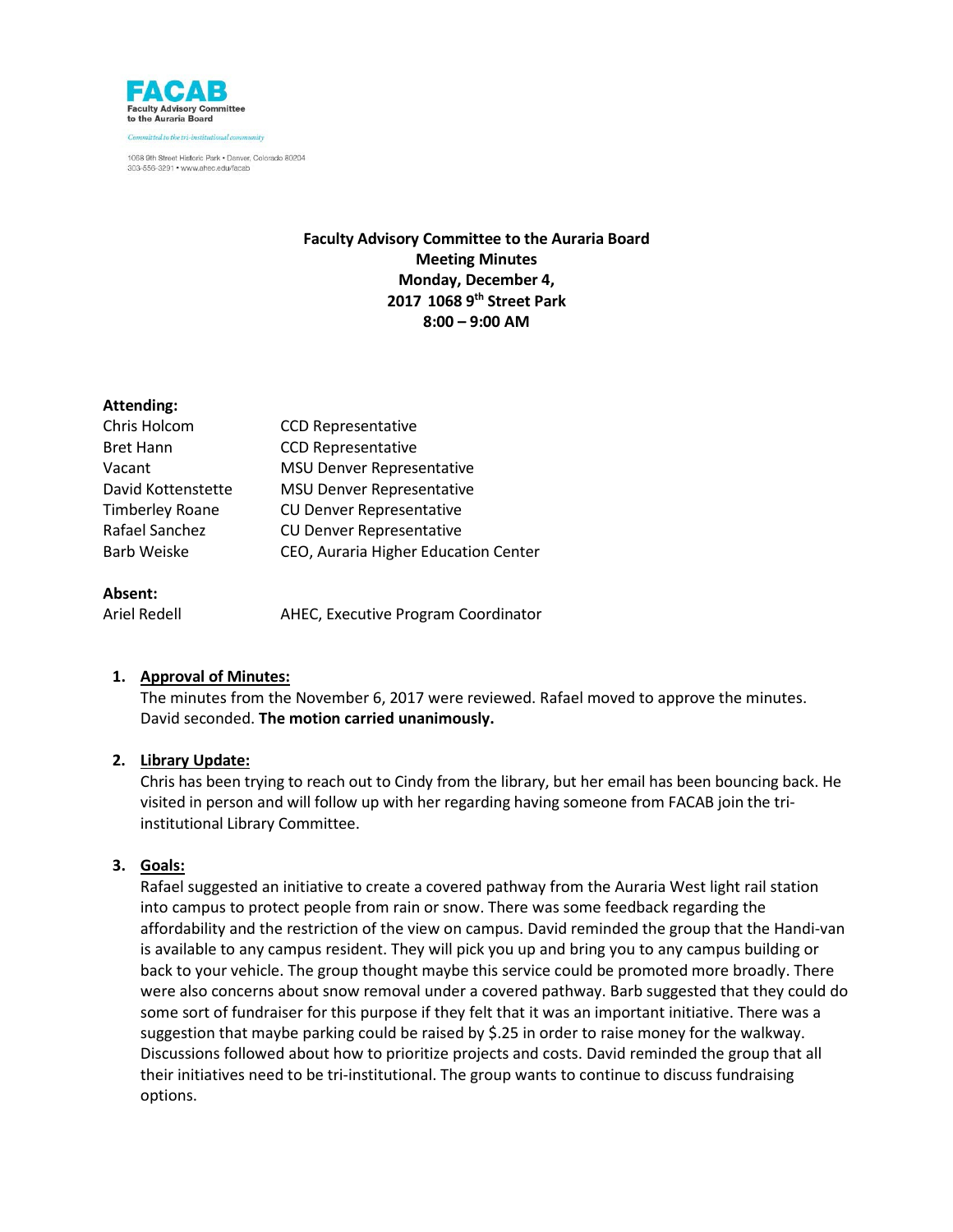

1068 9th Street Historic Park . Denver, Colorado 80204 303-556-3291 • www.ahec.edu/facab

The group moved on to talk about art on campus. They wondered if there were any revenue generating opportunities there. FACAB wants to add "fundraising opportunities" to their goals for this semester.

Lastly, there was a question about smoking enforcement around campus. The group talked about SACAB's efforts to educate the community. FACAB can remind their faculty and staff about smoking areas.

**4. Adjournment:**

9:00am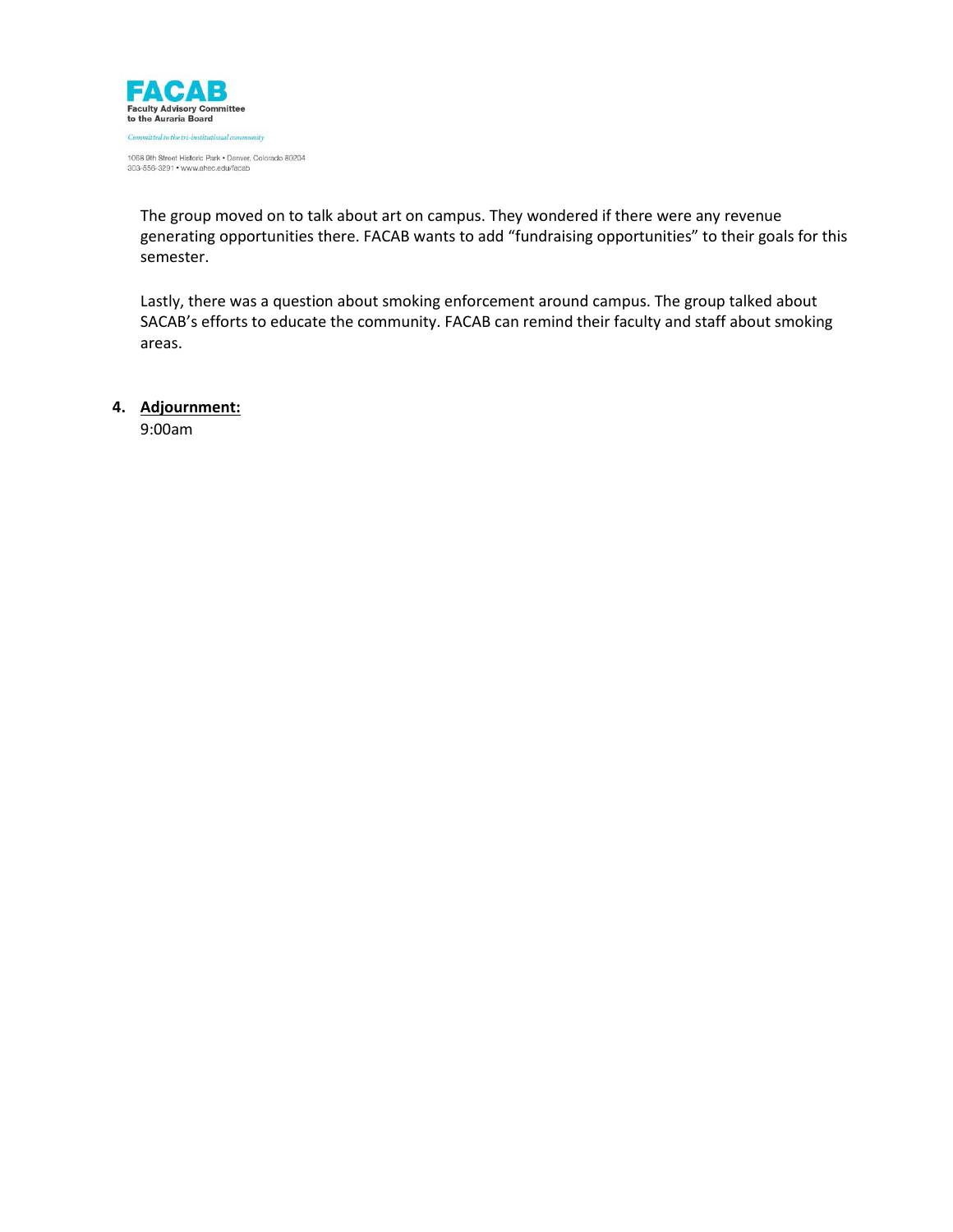# **City Management Model Types / Institutional Ownership Review**

## **Prospect A – Institutional Ownership**

Institutions:

- own the currently shared buildings (in addition to those they have built)
- provide all building services and maintenance
- administers and provides deferred maintenance for buildings
- sub-leases to each other, if a facility is shared

# AHEC:

- owns the land
- owns the auxiliary/ wholly bond-funded facilities
- provides ground leases to the institutions
- provides for infrastructure
- provides defined external services (grounds, police, fire, etc.)
- administers deferred maintenance for infrastructure and auxiliary/ bond-funded facilities
- serves as City manager including oversight of development "zoning" and guidelines

# **Prospect B – Current Model – Conceptual Ownership Expanded**

Institutions:

- "conceptually" own certain buildings with primary occupancy, consistent with the current MOA which allows for conceptual ownership within the neighborhoods, but expands that for conceptual ownership of other facilities not yet identified
- have potential opportunity to provide some interior services, excluding building maintenance

# AHEC:

- formally owns the buildings (collective ownership), including shared facilities and auxiliary/ bond-funded facilities
- owns the land
- provides internal and external services and building maintenance for all collectively-owned facilities
- provides for infrastructure
- administers deferred maintenance for infrastructure and all collective facilities
- provides oversight of development standards and guidelines (collective design review board)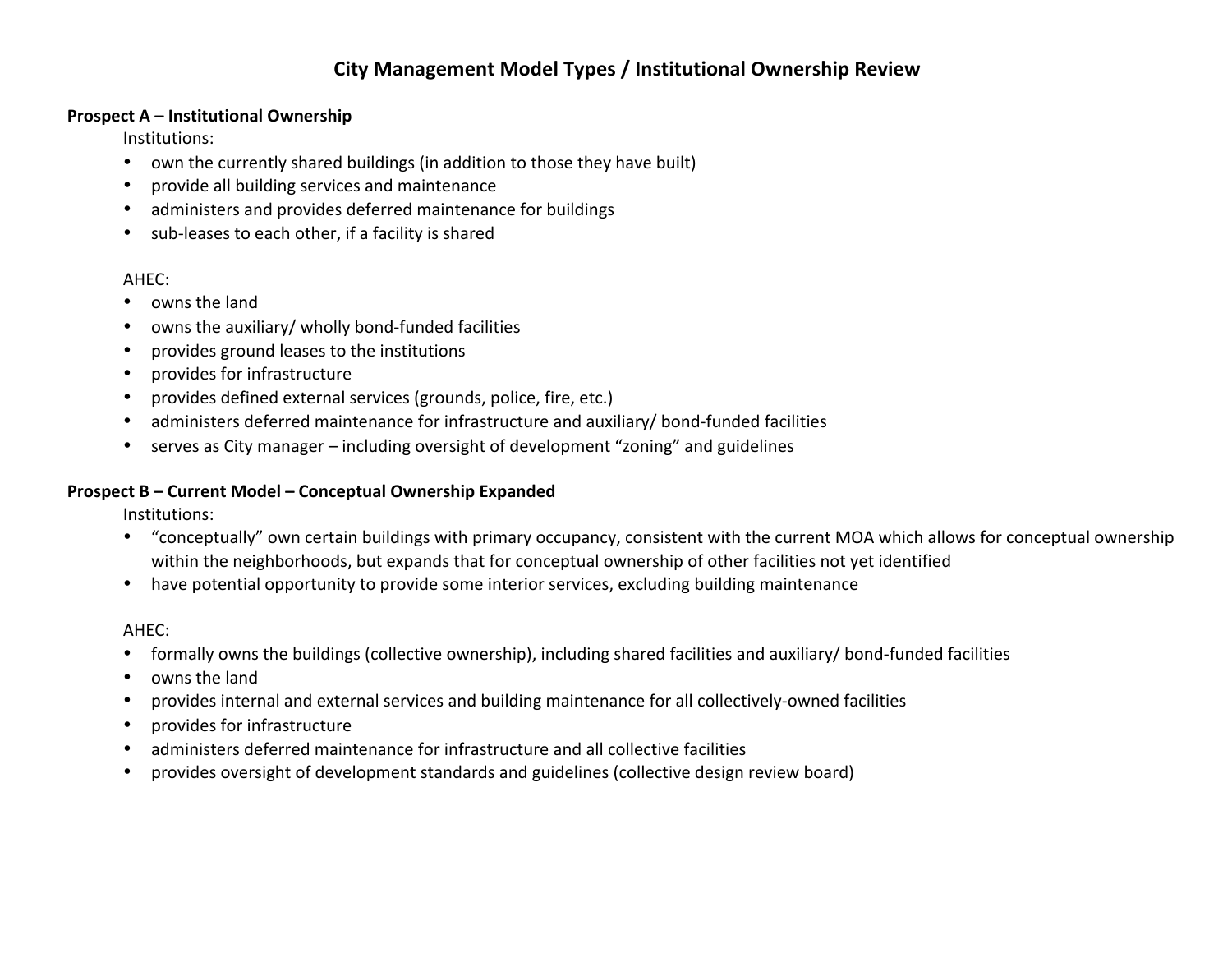| <b>Prospect A - Institutional Ownership</b> |                                      | Prospect B - Current Model - Conceptual Ownership Expanded |                                      |  |
|---------------------------------------------|--------------------------------------|------------------------------------------------------------|--------------------------------------|--|
| <b>PRO</b>                                  | <b>CON</b>                           | <b>PRO</b>                                                 | <b>CON</b>                           |  |
| Feasibility - YES                           |                                      | Feasibility - YES                                          |                                      |  |
| Provides institutions with                  | Institutions would also own the      | AHEC owns the assets                                       | Institutions do not own the assets   |  |
| ownership of assets; allowing them          | deferred maintenance and other       | collectively on behalf of all three                        | that are being improved.             |  |
| to potentially be leveraged for             | facility issues. In addition,        | institutions.                                              |                                      |  |
| other projects.                             | transfer of ownership to the         |                                                            |                                      |  |
|                                             | institutions may restart the State's |                                                            |                                      |  |
|                                             | 15-year clock for deferred           |                                                            |                                      |  |
|                                             | maintenance consideration.           |                                                            |                                      |  |
| Institutions can prioritize their own       | Facilities are no longer in the      | Facilities are in the shared                               | Shared deferred maintenance pool     |  |
| deferred maintenance needs.                 | shared deferred maintenance          | deferred maintenance pool,                                 | will be based on need and may not    |  |
|                                             | pool and deferred maintenance        | securing an ongoing resource                               | address the individual priorities of |  |
|                                             | funding provided by the              | fund.                                                      | the institutions.                    |  |
|                                             | institutions would not continue at   | Assets are currently associated                            |                                      |  |
|                                             | the current level.                   | with deferred maintenance                                  |                                      |  |
|                                             |                                      | funding.                                                   |                                      |  |
| May improve individual credit               | Improved credit rating doesn't       | The current funding model,                                 | No impact to individual credit       |  |
| ratings.                                    | necessarily increase potential       | which is based upon occupancy                              | rating. Assets cannot be utilized    |  |
|                                             | borrowing or funding. The            | and use, can be retained.                                  | for collateral.                      |  |
|                                             | complexity of current debt may be    |                                                            |                                      |  |
|                                             | intertwined with collateral          |                                                            |                                      |  |
|                                             | commitments, etc.                    |                                                            |                                      |  |
| Creates institutional autonomy.             | Reduces commitment to the tri-       | Further strengthens the                                    | May reduce efficiencies to the       |  |
|                                             | institutional core and related       | opportunity for institutional                              | collective daily operations and      |  |
|                                             | efficiencies to the collective core. | identity and branding, while                               | potentially alters the funding       |  |
|                                             | Will alter the funding model and     | maintaining commitment to the                              | model, impacting other institutions  |  |
|                                             | impact the other institutions.       | tri-institutional core. Allows                             |                                      |  |
|                                             |                                      | additional efficiencies to be                              |                                      |  |
|                                             |                                      | explored.                                                  |                                      |  |
|                                             | Increases ownership risk.            | Reduces ownership risk                                     |                                      |  |
|                                             | If self-insured, insurability may    | Precedent exists - Matches the                             | MOU will need to be revised.         |  |
|                                             | require that building maintenance    | current MOU, but expands the                               |                                      |  |
|                                             | be brought up to par (if not under   | number of facilities included.                             |                                      |  |
|                                             | State Risk).                         |                                                            |                                      |  |